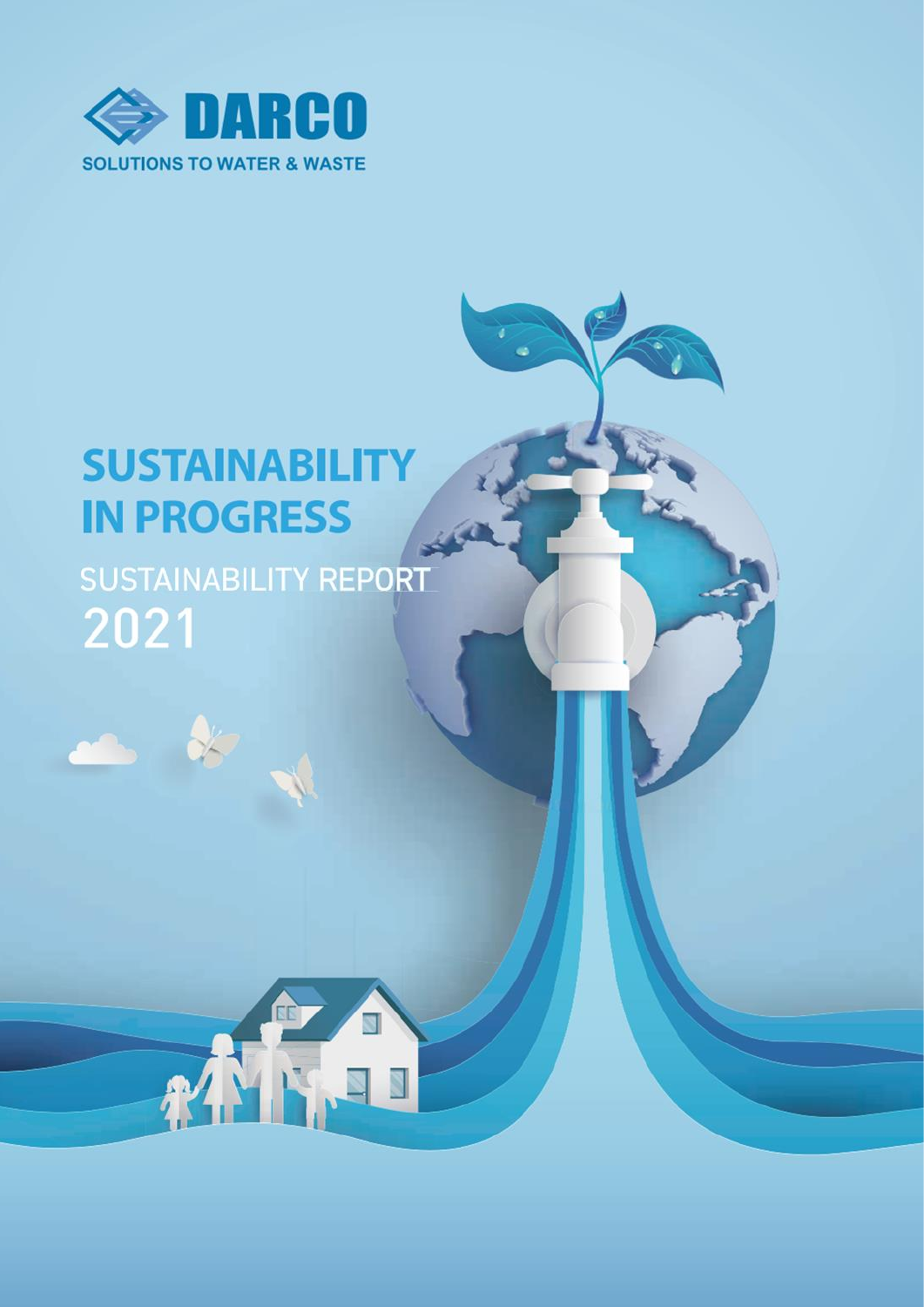# **Table of Contents**

| 2. |  |
|----|--|
|    |  |
|    |  |
|    |  |
|    |  |
|    |  |
|    |  |
|    |  |
|    |  |
|    |  |
|    |  |
|    |  |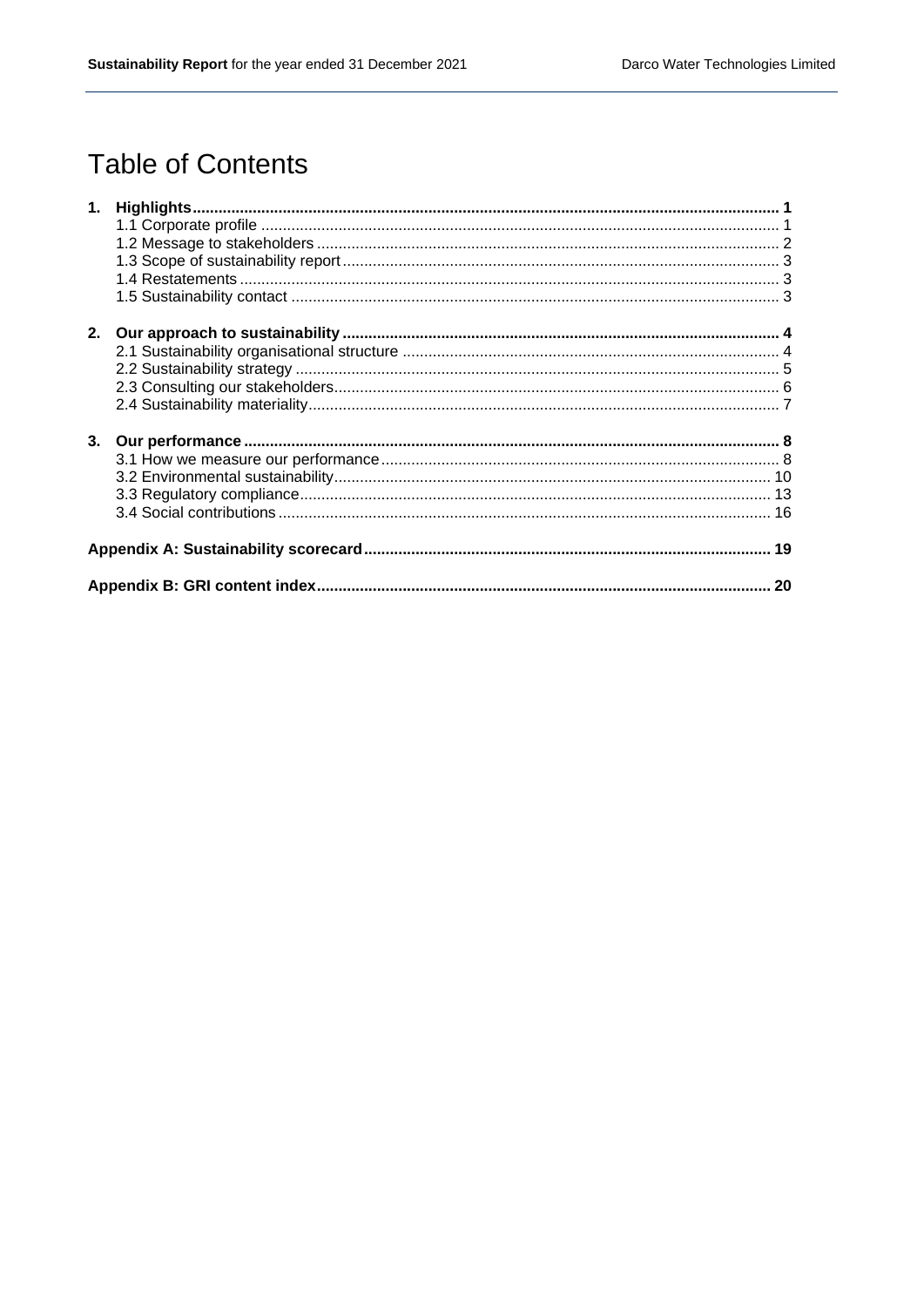# <span id="page-2-0"></span>1. Highlights

# <span id="page-2-1"></span>1.1 Corporate profile

Darco Water Technologies Limited (**Darco**, the '**Group**' or the '**Company**') and its subsidiaries is a provider of integrated engineering and knowledge-based water treatment and environmental solutions.

Established in 1999, Darco is principally a system integrator involved in the designing, building, operating and maintaining of water and environmental processes that employ the membrane, ion exchange and thermal technologies.

Darco is always determined to make a positive impact to the environment by providing comprehensive solutions to our customers. As the economy developed, the Group diligently kept pace with the changing demands of different industries and strived to enhance its engineering capability in the environmental protection industry.

Today, apart from designing, manufacturing and servicing water and wastewater systems for a wide range of industries, including electronics, petrochemicals, pharmaceuticals and food and beverage, the Group has since evolved into an integrated environmental solutions provider.

<span id="page-2-2"></span>With the Group's strong technology capabilities, the Group is well-poised for the next phase of accelerated growth. The Group aims to be the preferred partner of all potential customers within the environmental protection industry.

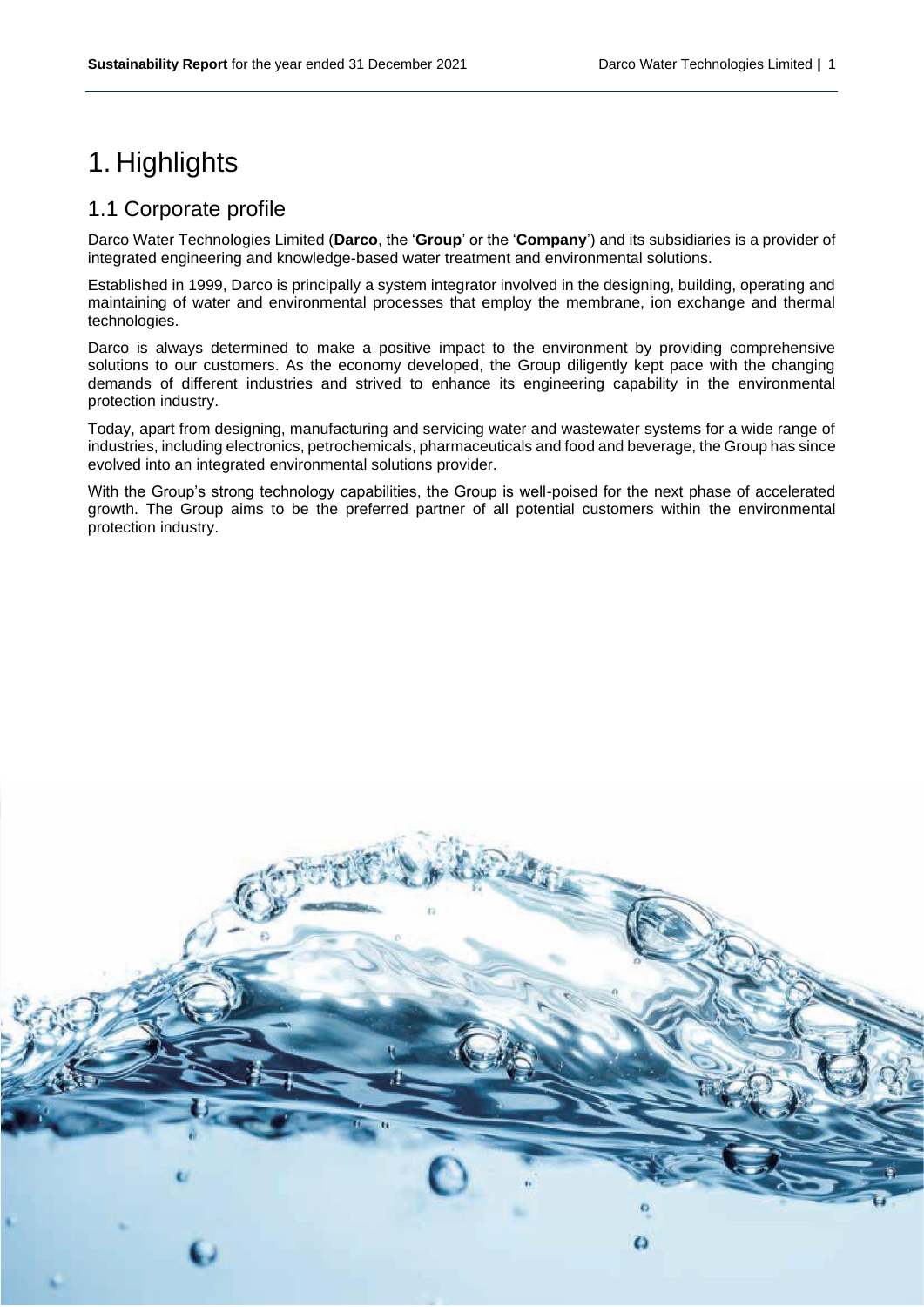## 1.2 Message to stakeholders

On behalf of the Board of Directors of Darco Water Technologies Limited, we are pleased to present the Sustainability Report for the financial year ended 31 December 2021 (**FY2021**).

In FY2021, the world continued to fight against the spread of COVID-19. With the emergence of the delta variant, many countries returned to strict lockdowns and other pandemic related measures which disrupted businesses across all industries. Amidst a challenging environment, the Group secured fewer engineering, procurement and construction (**EPC**) projects in Malaysia and China in FY2021.

While COVID-19 is the crisis of a generation, the impending climate crisis is set to affect many generations to come. Sustainability and Environmental, Social and Governance (**ESG**) factors have taken centre stage in discussions about the post-pandemic economic recovery. Our business is aligned with the United Nations Sustainable Development Goals (**UNSDGs**) of ensuring the availability and sustainable management of water and sanitation for all and we continue to see room for growth across Southeast Asia as local governments continue to invest in infrastructure to provide for basic water and sanitation needs in rural areas while also seeking new green technology solutions.

Despite a challenging FY2021, we remain confident in the long-term prospects of the Group's core business segments and operations across Asia. In order to build the business further, we first had to strengthen our foundations with improvements across governance, oversight and internal controls. This was achieved following several changes to the Board in FY2021 and we will continue to emphasize the importance of these aspects across the Group.

With greater oversight of the Group's subsidiaries across China and Malaysia, we believe there is further room for growth as we leverage our established track record and expertise in these markets to continue pursuing opportunities across engineering as well as operations and maintenance services.

To further diversify the Group's revenue streams, we will also continue to pursue water and waste infrastructure ownership together with strategic partners for sustainable recurring income.

As we enter the third year of living with COVID-19, uncertain pandemic risks remain amidst a challenging environment. While we continue to closely monitor the evolving COVID-19 situation in China, we are encouraged by the steps taken by local authorities in Malaysia and Singapore to reopen and avoid further disruptions from movement restrictions.

In addition, we wish to confirm that the Board has considered sustainability issues as part of its strategic formulation. The Board has determined the material ESG factors and overseen the management in monitoring these material ESG factors.

As part of Darco's commitment to sustainable development, we will continue to strive to do business in a responsible way.

On behalf of the Board of Directors

**MR. SIM GUAN SENG**

**MR. KONG CHEE KEONG**

Executive Director and Chief Executive Officer

Independent Non-Executive Chairman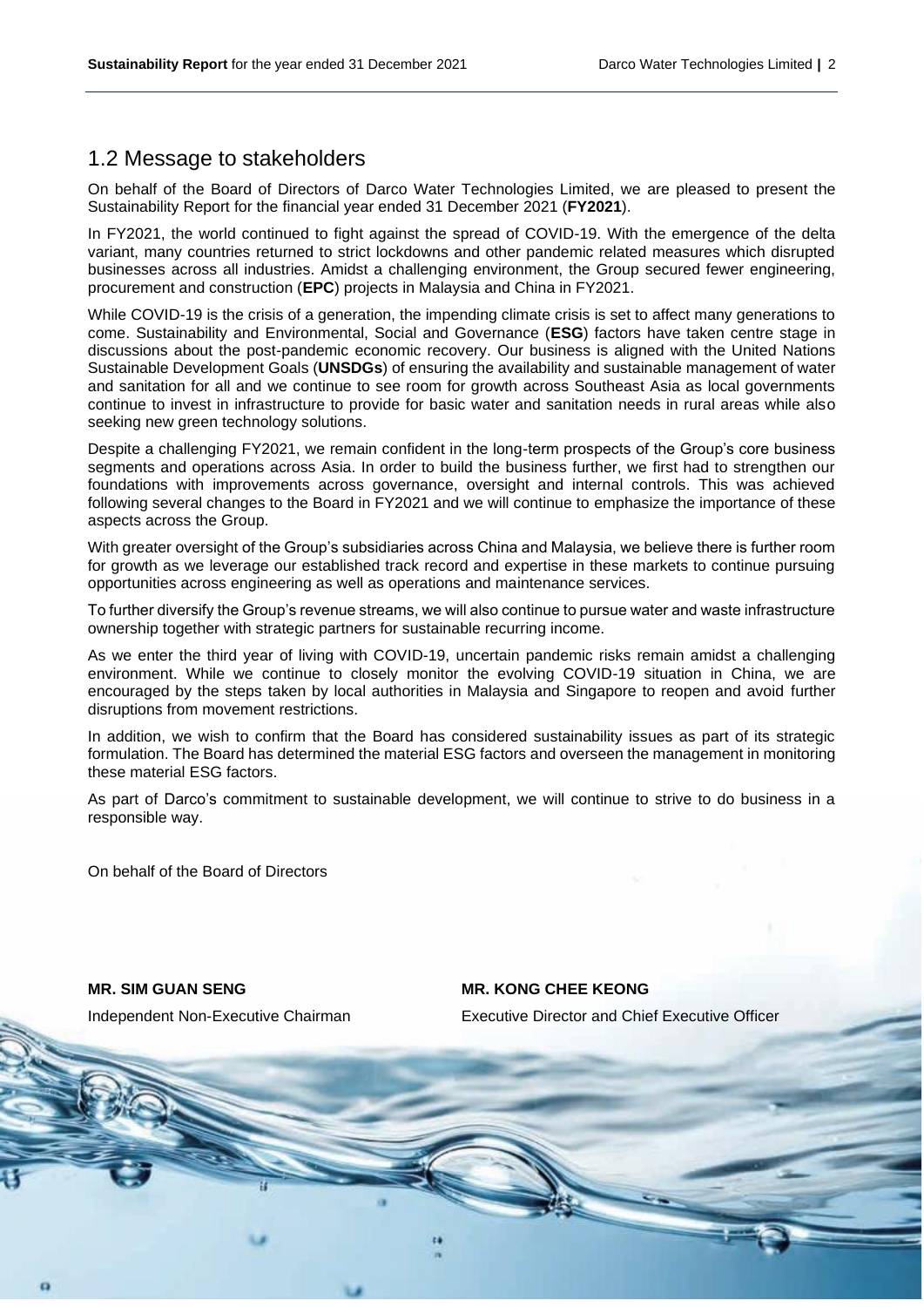# <span id="page-4-0"></span>1.3 Scope of Sustainability Report

Unless otherwise stated, the scope of the report covers information on material sustainability aspects of Darco from 1 January 2021 to 31 December 2021, covering the following subsidiaries:

- Wuhan Kaidi Water Services Co., Ltd. (**WHKD**)
- Darco Water Systems Sdn. Bhd. (**DWS**)
- Darco Industrial Water Sdn. Bhd. (**DIW**)
- Grober Industrial Services Sdn. Bhd. (**GIS**)
- PV Vacuum Engineering Pte Ltd (**PVV**)

This should sufficiently address stakeholders' concerns in relation to sustainability issues arising from the major business operations of the Group.

This report is prepared in accordance with the Global Reporting Initiative (**GRI**) Standards: Core Option as it provides a set of an extensive framework that is widely accepted as a global standard for sustainability reporting. It also considers the Sustainability Reporting Guide in Practice Note 7.6 of the Singapore Exchange Securities Trading Limited (**SGX-ST**) Listing Manual. In preparing our report, we applied the GRI's principles for defining report content and report quality by considering the Group's activities, impacts and substantive expectations and interests of its stakeholders.

The data and information provided within the report have not been verified by an independent third party. We have relied on internal data monitoring and verification to ensure accuracy.

# <span id="page-4-1"></span>1.4 Restatements

Environmental impact data relating to water consumption for FY2019 and FY2020 have been revised as a result of a computation error due to wrong unit of measurement in one of the subsidiaries, which has been rectified. No other restatements were made from the previous report.

# <span id="page-4-2"></span>1.5 Sustainability contact

We welcome your views and feedback on our sustainability practices and reporting at sr@darcowater.com.

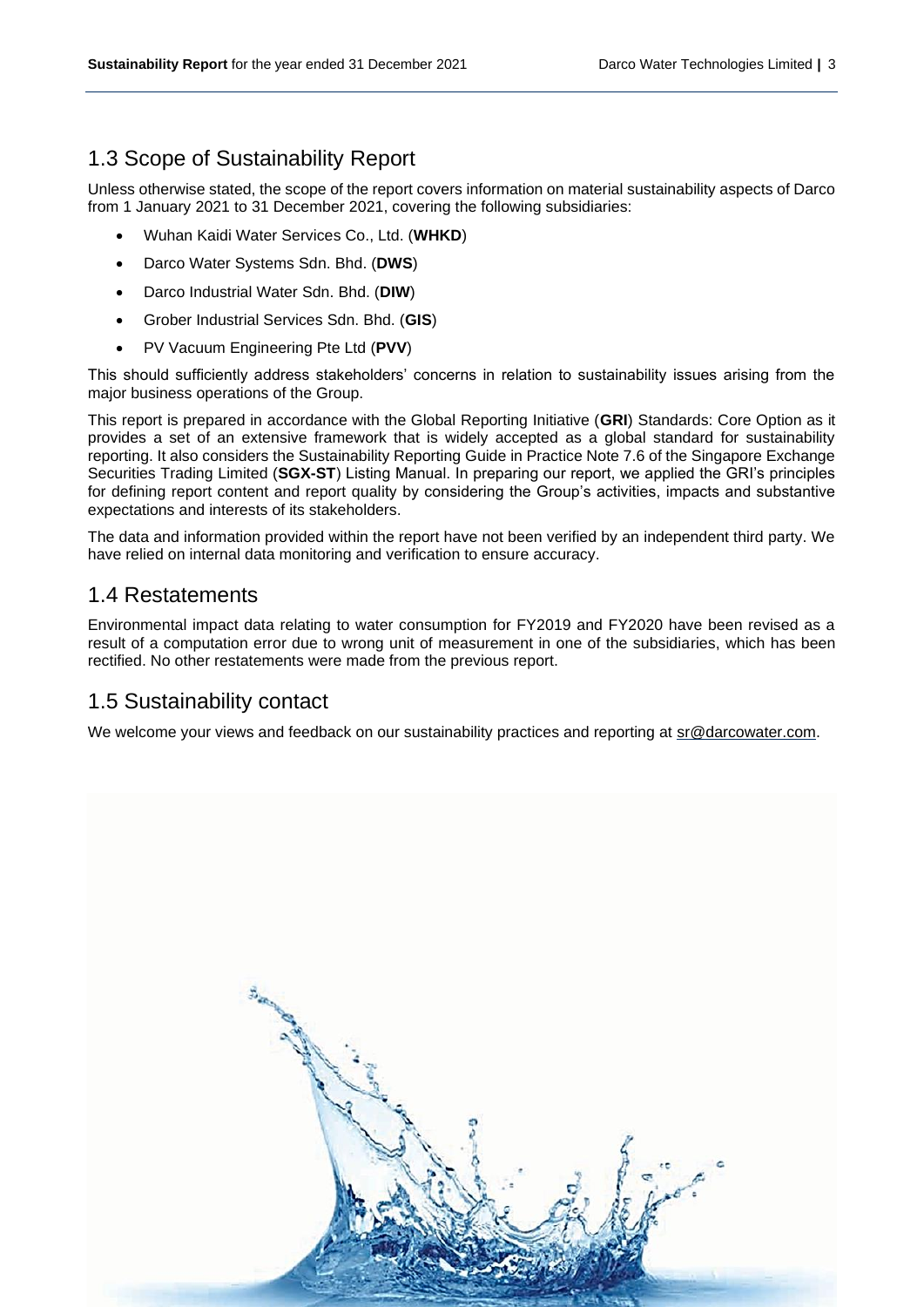# <span id="page-5-0"></span>2. Our approach to sustainability

## <span id="page-5-1"></span>2.1 Sustainability organisational structure

Sustainability is a vital part of our corporate strategy for achieving long-term growth. The values we create for our people, the environment and society at large very much influence our financial performance. In order to better accommodate our sustainability goals and values, we have developed a sustainability organisational structure to move things forward.

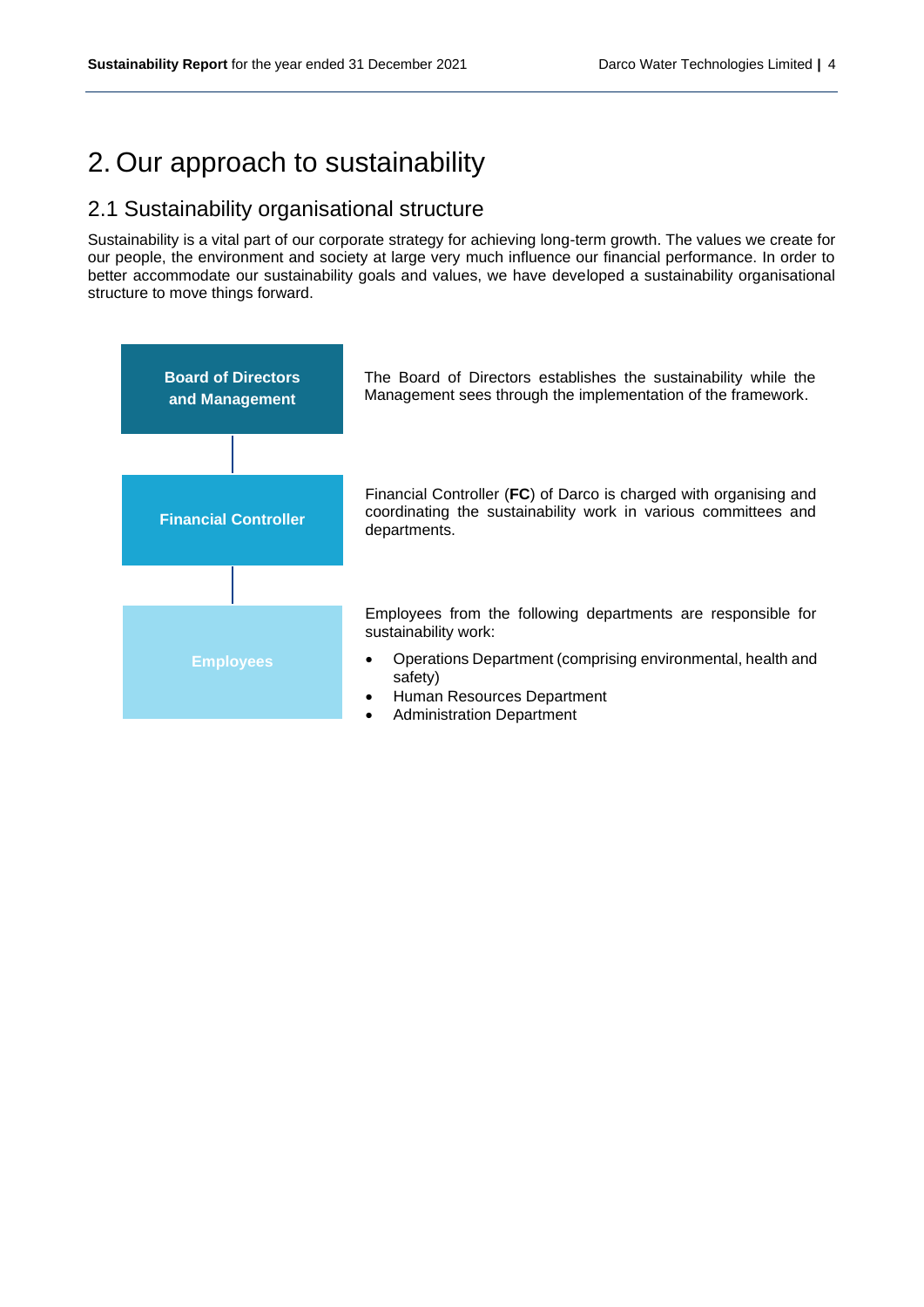# <span id="page-6-0"></span>2.2 Sustainability strategy

At the Group, our sustainability strategy aims to create integrated values. Together with disciplined execution of our strategy and a commitment to doing business responsibly, we commit to deliver value to all our stakeholders through the following:



The sustainable strategy is underpinned by our Employee Code of Conduct, which establishes a clear tone at the top with regards to employees' business and ethical conduct.

The strategy is also guided by external sources, including the Global Reporting Initiative Standards and Sustainability Reporting Guide in Practice Note 7.6 of the Singapore Exchange Listing Rules.

The rest of this report covers our progress and performance against each of these areas, and the impact we have on the economy, environment and society as a result.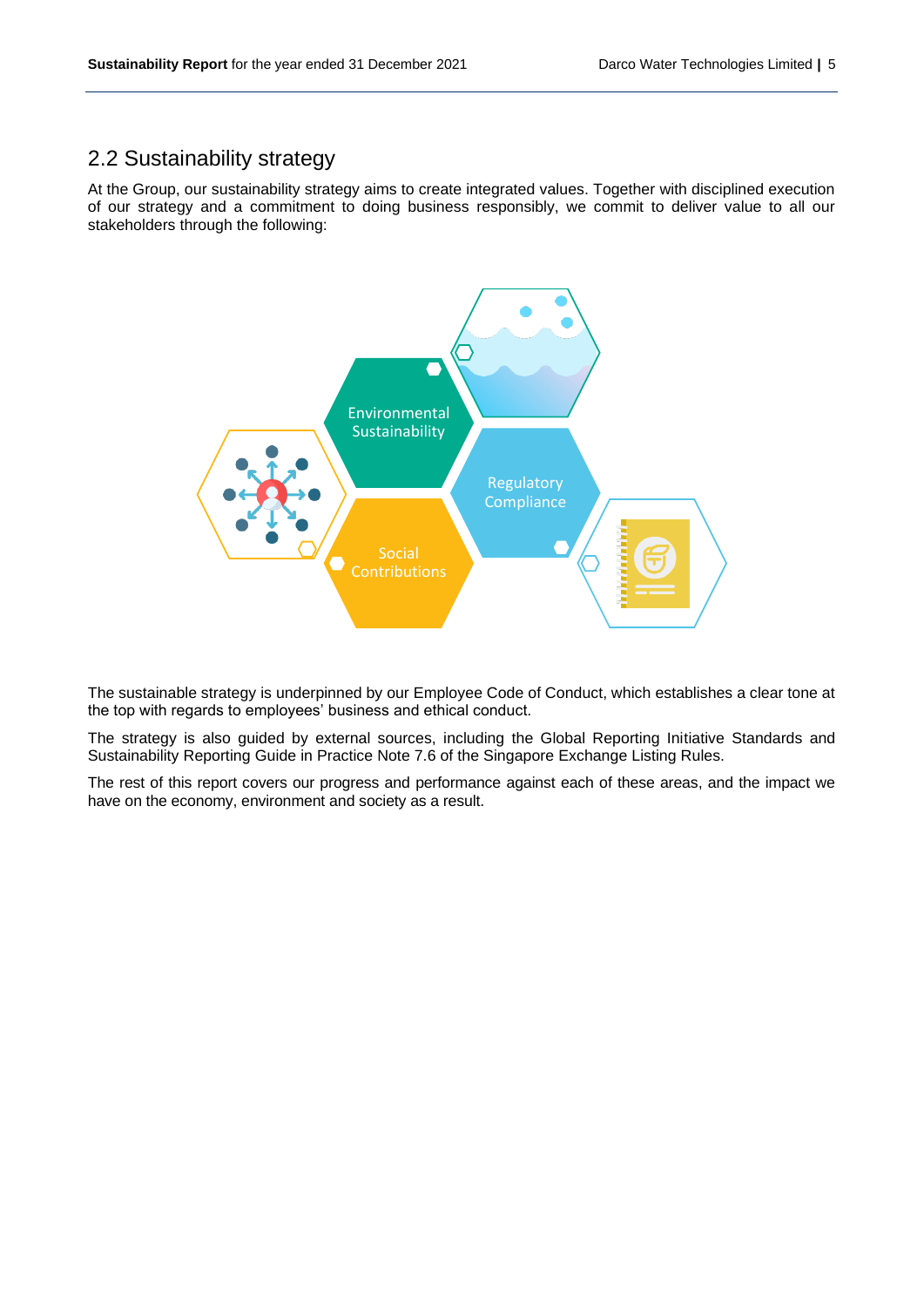# <span id="page-7-0"></span>2.3 Consulting our stakeholders

We recognise the need to continuously develop our responsible business approach in order to address growing stakeholder expectations around our impact on the economy, environment and society. As such, we periodically consult with our stakeholders to determine the issues that are most relevant to them and Darco.

An overview of our approach and rationale is set out below (with stakeholders listed in alphabetical order), together with the feedback we have received.

| <b>Stakeholders</b><br><b>How we listen</b> |                                                                                                                                                                                                                                                                   | Why we do it                                                                                                                                                                                         | What you've told us                                                                                                                                               |  |  |
|---------------------------------------------|-------------------------------------------------------------------------------------------------------------------------------------------------------------------------------------------------------------------------------------------------------------------|------------------------------------------------------------------------------------------------------------------------------------------------------------------------------------------------------|-------------------------------------------------------------------------------------------------------------------------------------------------------------------|--|--|
| <b>Customers</b>                            | Visit to customers' office<br>Telephone calls/ email<br>$\bullet$<br>Progress meeting<br>$\bullet$<br>Updates on research and<br>٠<br>development                                                                                                                 | Consistently improve on<br>٠<br>technical and technology<br>Upgrade of project<br>$\bullet$<br>infrastructure and operation<br>standard to exceed customers'<br>expectations                         | On-time delivery<br>$\bullet$<br>Meet quality requirements<br>$\bullet$<br>Progress of contract execution<br>$\bullet$<br><b>Business continuity</b><br>$\bullet$ |  |  |
| <b>Employees</b>                            | Employee feedback mailbox<br>٠<br>Office Automation (OA)<br>$\bullet$<br>system<br>WeChat groups<br>٠<br>Employee caring session<br>$\bullet$                                                                                                                     | Comply with manpower rules<br>$\bullet$<br>and regulations<br>Develop and maintain multiple<br>٠<br>communication channels to<br>obtain feedback from<br>employees                                   | Salary increment<br>$\bullet$<br>Improve employee welfare<br>$\bullet$<br>and benefits<br><b>Business continuity</b><br>$\bullet$                                 |  |  |
| Government<br>and regulators                | Visit to Government office<br>$\bullet$<br>Understand industry regulation<br>٠<br>Subscribe to Government<br>$\bullet$<br>website<br>Telephone calls<br>٠<br>Training and meeting<br>$\bullet$<br>Exchange meeting<br>Give suggestion via industry<br>association | Uphold the highest standards<br>$\bullet$<br>of corporate governance and<br>ethical behaviour<br>Participate in government-<br>٠<br>related events<br>Timely submission and<br>٠<br>payment of taxes | Compliance with SGX rulings<br>$\bullet$<br>and local laws and regulations<br>Fully understand all<br>$\bullet$<br>regulations applicable to the<br>company       |  |  |
| Suppliers/<br>business<br>partners          | Visit to suppliers' office<br>٠<br>Telephone calls/ emails<br>٠<br>Audit inspection<br>٠<br>Site survey<br>Supplier evaluation<br>Open tender                                                                                                                     | <b>Build strategic business</b><br>٠<br>relationship<br>Fair competition<br>$\bullet$<br>Perform periodic supplier<br>٠<br>evaluation                                                                | Timely payment<br>$\bullet$<br>Adhere to agreement terms<br><b>Business continuity</b><br>$\bullet$                                                               |  |  |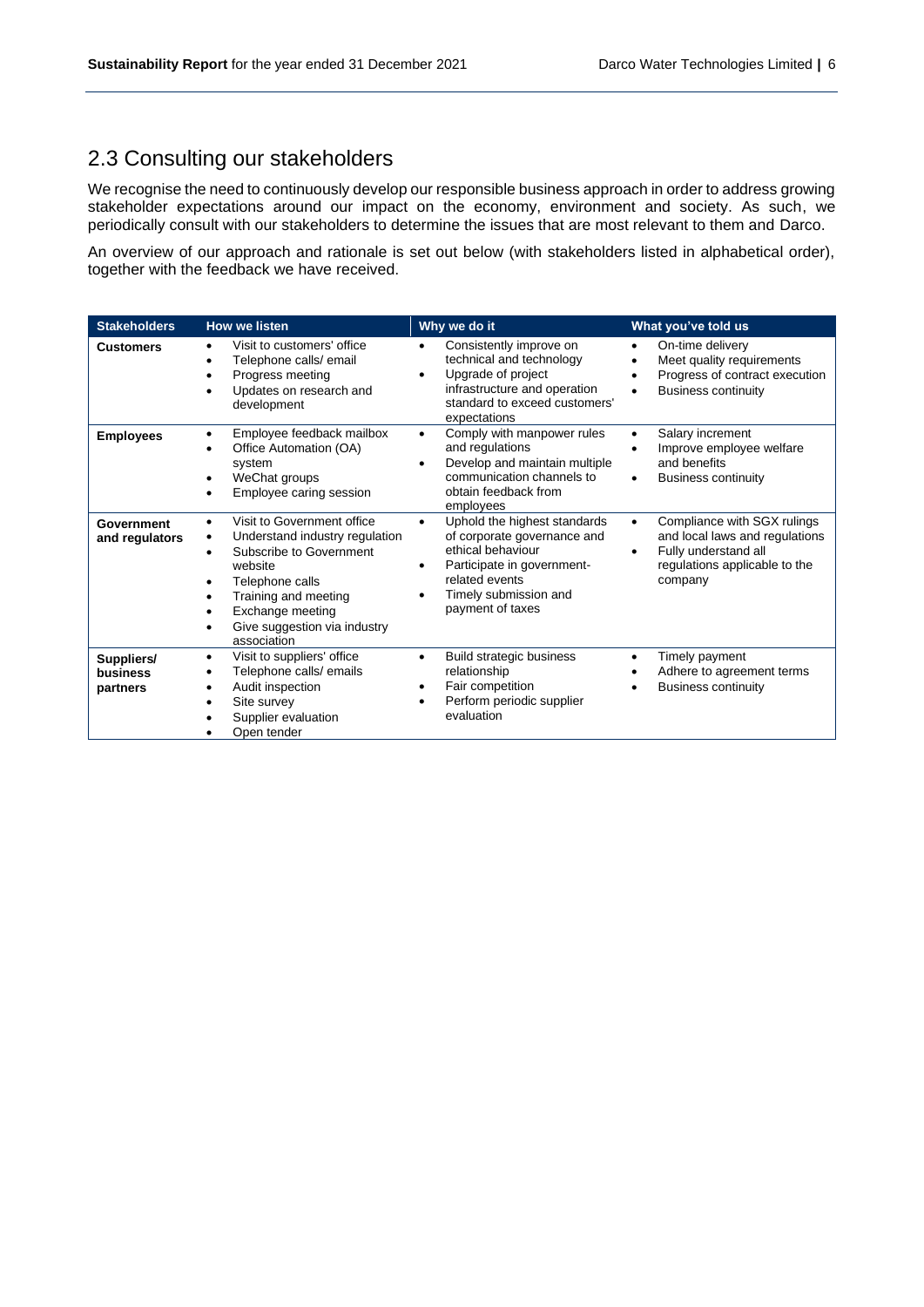# <span id="page-8-0"></span>2.4 Sustainability materiality

Based on the stakeholder engagement, we developed our sustainability materiality matrix containing material aspects which are aligned with our principal business and operational risks, and formed our sustainability strategy which has shaped our approach to sustainability reporting, as illustrated in the diagram below.

We have also developed metrics to help us measure our progress, as indicated in our sustainability scorecard in **Appendix A**. We will review and adjust the matrix each year, as the external and business context changes.

The aspect boundaries 'within' the organisation are limited to Darco, WHKD, DWS, DIW, GIS, and PVV whereas the aspect boundaries 'outside' the organisation include customers, employees, government and regulators and suppliers and business partners.



- Environmental Sustainability Regulatory Compliance Social Contributions
	-
-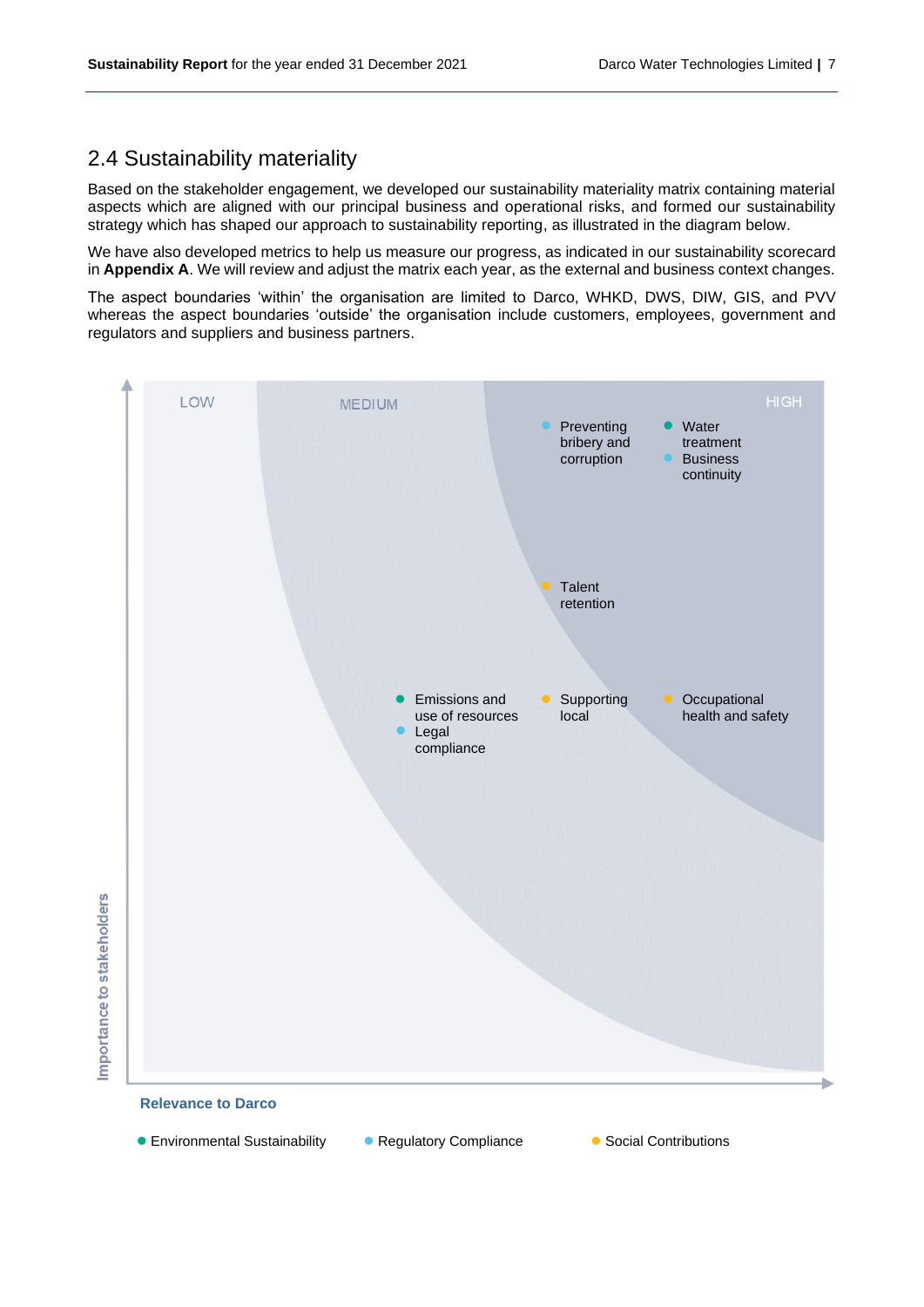# <span id="page-9-0"></span>3. Our performance

### <span id="page-9-1"></span>3.1 How we measure our performance

Our sustainability strategy is embedded into the appropriate parts of our business, with dedicated teams for each focus area, and coordination by our relevant departmental managers.

Progress will be tracked in two key ways: measuring performance against metrics, and evaluating how well the programmes have advanced through a series of 'commitments'.

#### **Metrics and targets**

We have established key performance indicators for each of the three focus areas outlined in our sustainability strategy. Periodically, we plan to introduce new metrics and update targets to ensure alignment with our strategy.

#### **Commitments to United Nations Sustainable Development Goals**

To ensure we have a robust sustainability programme in place, we have included the key commitments for each area of our sustainability strategy, guided by UNSDGs. The progress we have made against each key commitment is indicated using the symbols shown in the table below. We track and review our sustainability programme with the Board of Directors at least once a year.

As a global citizen, Darco supports UNSDGs through the following commitments:

#### **Environmental Sustainability**

| <b>Metrics</b>                                                                            | Units | 2030 Target |
|-------------------------------------------------------------------------------------------|-------|-------------|
| Full compliance with relevant laws and regulations in<br>the countries that we operate in | %     | 100         |

#### **Regulatory Compliance**

| <b>Metrics</b>                                        | <b>Units</b> | 2030 Target |
|-------------------------------------------------------|--------------|-------------|
| Full compliance with relevant laws and regulations in | %            | 100         |
| the countries that we operate in                      |              |             |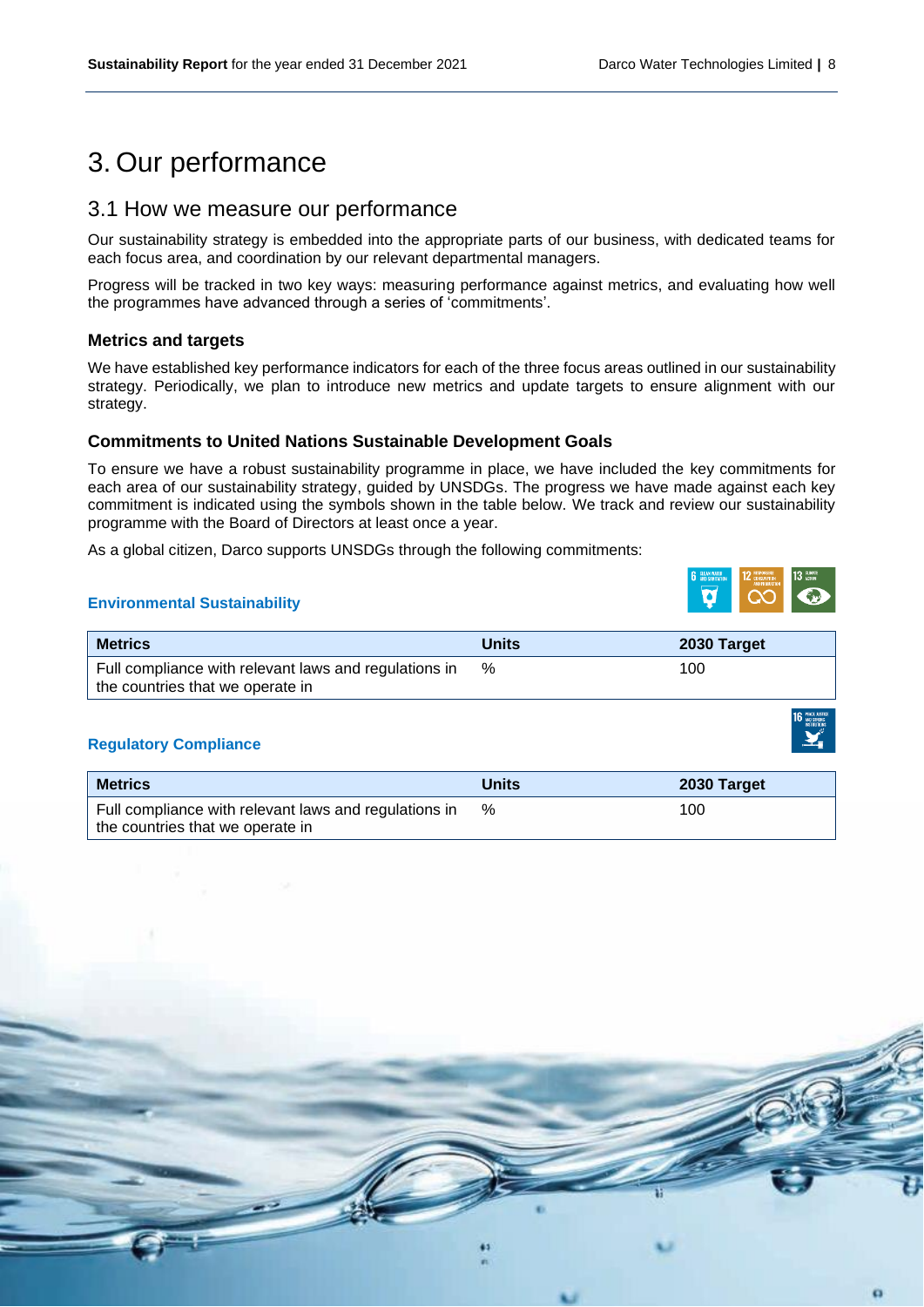

#### **Social Contributions**

| <b>Metrics</b>                                                                            | <b>Units</b>   | 2030 Target         |
|-------------------------------------------------------------------------------------------|----------------|---------------------|
| Full compliance with relevant laws and regulations in<br>the countries that we operate in | %              | 100                 |
| Staff training                                                                            | Hours/employee | Maintain at 8 hours |
| Purchasing locally                                                                        | %              | At least 40%        |

## **Symbols used to indicate progress against commitments**

| <b>Symbol</b> | <b>Meaning</b>                  |
|---------------|---------------------------------|
| (N)           | New commitment this year        |
|               | Not started                     |
|               | In progress                     |
|               | Complete                        |
| ′ လ           | Ongoing commitment: no end date |

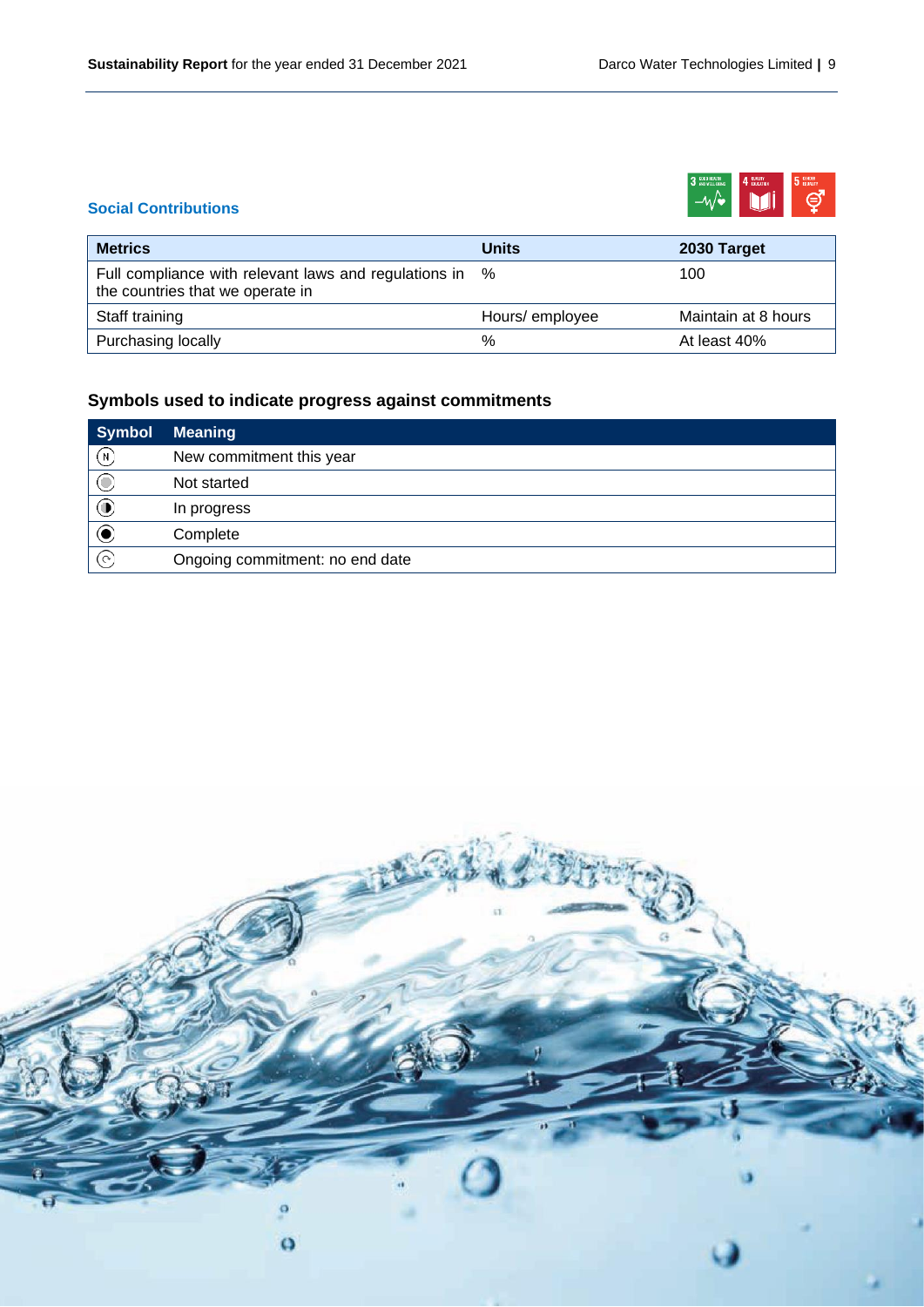### <span id="page-11-0"></span>3.2 Environmental sustainability

#### **Overview**

We are committed to providing world-class water management services that add tangible value to the communities we serve and to operate. We strive to maintain those facilities with a strong emphasis on the triple bottom line of economy, environment and society.

#### **Water treatment**

Water is the source of life. It is necessary to ensure that wastewater is properly treated and clean drinking water is available to the people. We focus on the needs of the people and strive to solve the water supply problem by extending our business scope and investing in technologies to treat wastewater and provide people with safe drinking water.

The main business areas of the Group are as follows:

- Industrial water treatment, including desalinated water treatment, reclaimed water reuse, pure water preparation, condensed water treatment, seawater desalination.
- Industrial wastewater treatment, including treatment of industrial wastewater to achieve standard or zero discharge.
- Municipal water supply and drainage, including municipal tap water, municipal sewage, landfill leachate treatment.

We have completed more than 600 water treatment projects in the power, municipal, steel metallurgy, petrochemical, coal chemical, paper, food, pharmaceutical and other industries.

We also have more than 20 proprietary and patented technologies with independent intellectual property rights, and introduced condensate cone separation technology from the United Kingdom and evaporation crystallisation technology from the United States.

In addition, we have established strategic partnerships with many colleges and universities and well-known enterprises in the water industry, and have established a leading market position and outstanding competitive advantages in the field of water treatment.

In FY2021, the Group is fully compliant with environmental laws and regulations in the countries that we operate in.

As part of our strategy, we seek to continue to be fully compliant with environmental laws and regulations in the countries that we operate in, with zero environmental incidents and zero fines on contravention of environmental regulations.

#### **FY2021 Performance**

**0** Environmental incidents

**S\$0**

Fines on contravention of environmental regulations

**813tCO2<sup>e</sup>**

Carbon footprint

**1,158m<sup>3</sup>** Water consumption

**330kg** Paper recycled and reused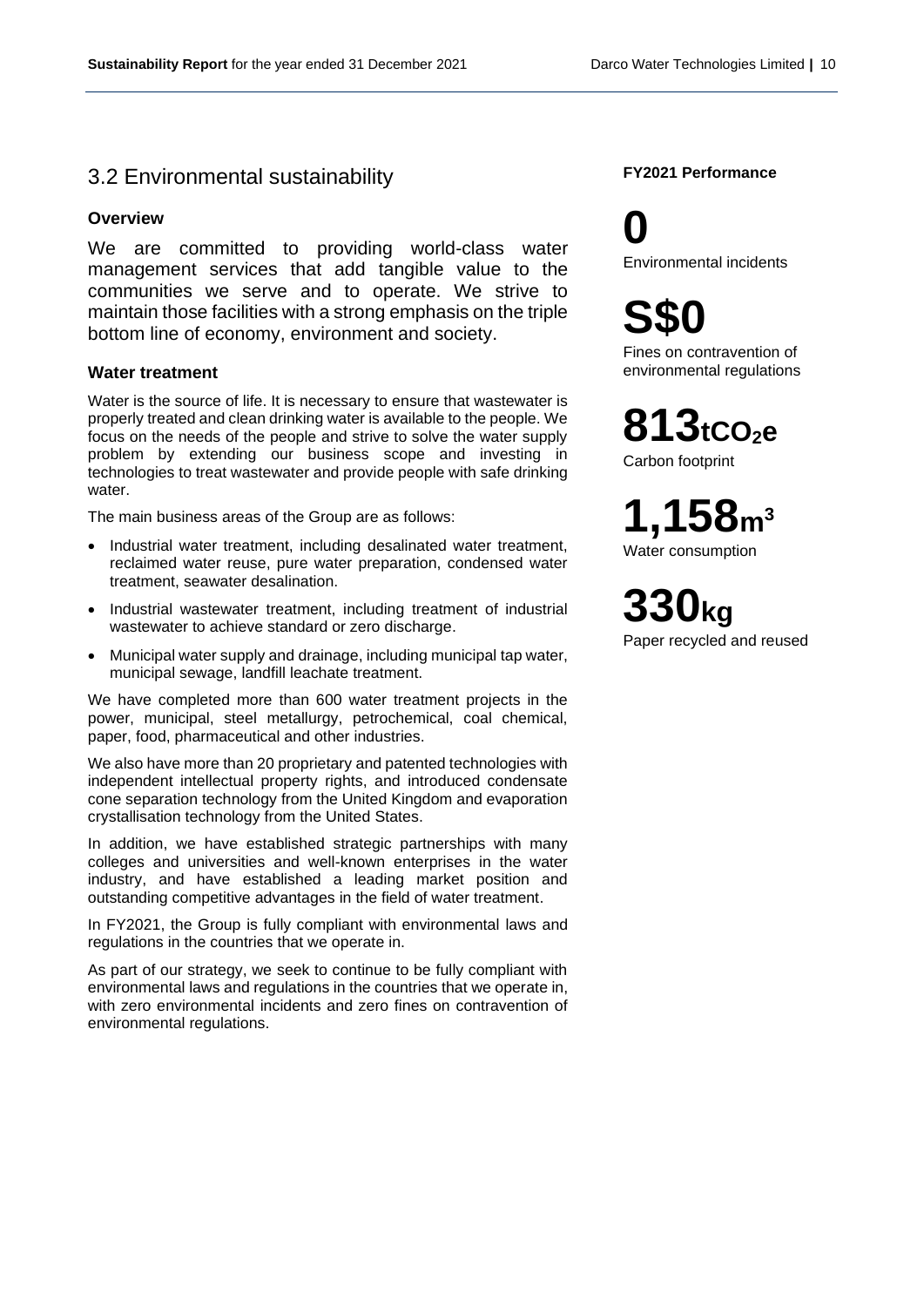#### **Project highlights**



#### *Food Waste Management*

The Group's subsidiary, PVV, signed a memorandum of understanding (**MOU**) with Insect Feed Technologies (**Insect Feed**) and Republic Polytechnic (**RP**) to jointly develop a fully automated recycling solution to turn food waste into commercially valuable products.

Combining PVV's Pneumatic Waste Conveyance System with Insect Feed's Hermetia IIlucens, also known as black soldier fly's technology, this project is aimed at providing an end-to-end automated food waste conveyance systems for districts and large commercial/ industrial development. Intellectual Property rights of these technologies will be shared between Insect Feed and PVV only.

This project will see the three entities join forces on the research and testing of these technologies, whilst also providing new opportunities for RP's students including structured student placements, workshops and even collaborative projects.

This is an apt solution coming at a time when food waste accounts for one of the biggest waste streams in Singapore, having grown by around 20% over the past decade, according to the Ministry of Sustainability and the Environment.

#### **Emissions and use of resources**



#### *Managing our carbon footprint*

We are committed to positive action on climate change and dedicated to reducing the carbon emission in our daily operations. To determine the carbon footprint, we collect energy usage data from each of our businesses to calculate our total annual greenhouse gas emissions.

In FY2021, we recorded a total carbon footprint of 813 tonnes carbon dioxide emission (**tCO2e**). The emission mainly arises from fuel consumption which accounted for 61% of the total carbon emission of Darco.

Carbon footprint increased 3% from the previous year due to the inclusion of PVV in the current year. Excluding PVV's contribution, the carbon footprint for the rest of the in scope subsidiaries reduced due to decrease in transport fuel consumption across the Group due to decrease in business activity in the EPG segment.



The Group established procedures to reduce

energy consumption, to assess energy efficiency, to increase the use of clean energy, for example, to ensure power is turned off when electrical appliances are not in use.

We follow the Greenhouse Gas Protocol established by the World Resources Institute and the World Business Council for Sustainable Development, the standard manual for measuring corporate greenhouse gas emissions. Using the "control method", we include 100% of the emissions associated with businesses which we directly control. Our carbon footprint includes:

- All fuels used directly by our companies (Scope 1 emissions)
- All purchased electricity used in our companies (Scope 2 emissions)
- Impact of business air travel (optional Scope 3 emissions)

We will continue to track and monitor the Group's performance in managing carbon footprint and report our improvement every year.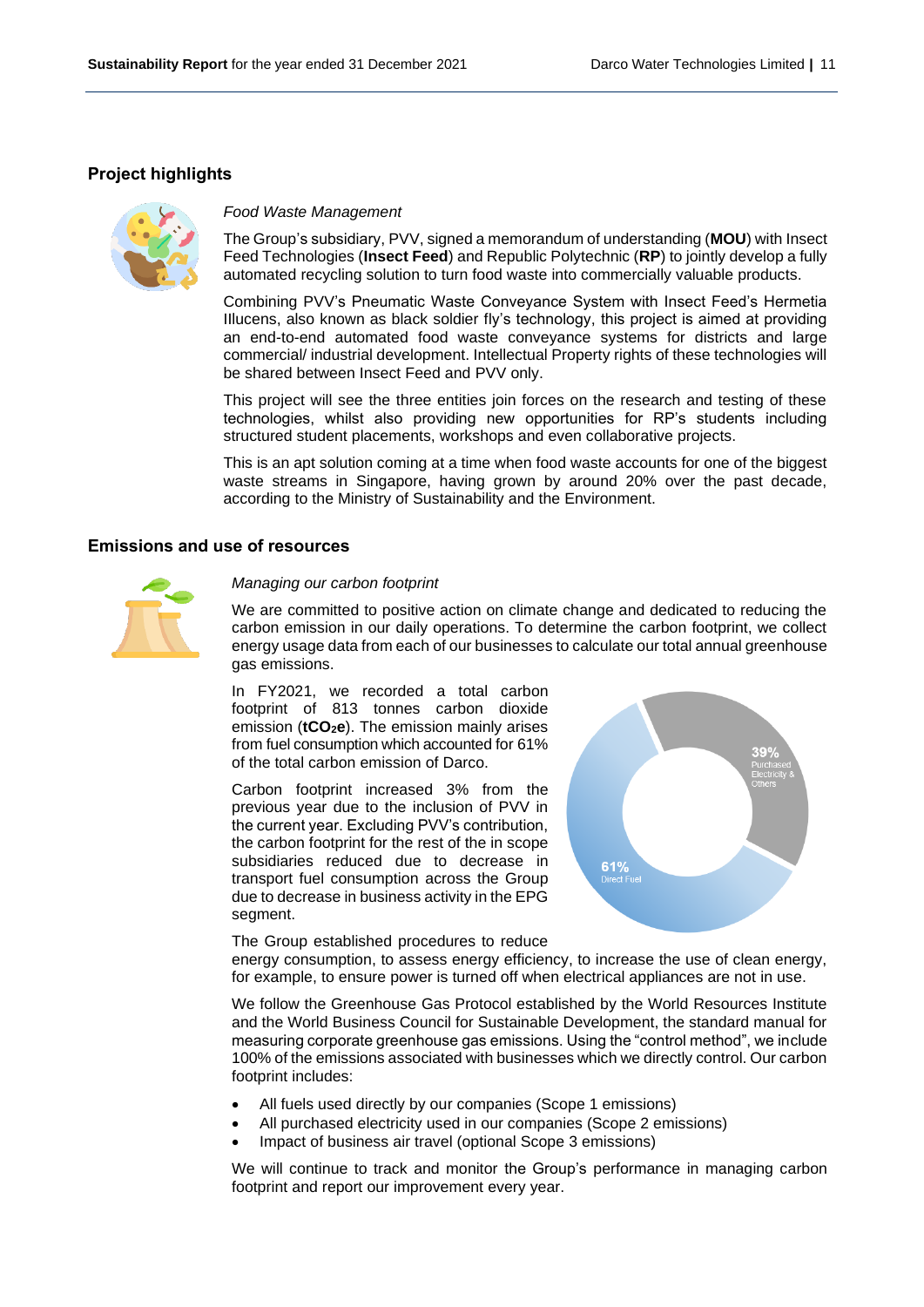

#### *Water consumption*

The Group's water consumption is mainly from domestic water use. In FY2021, the total water consumption of the Group was  $1,158m<sup>3</sup>$ , representing a large increase from the previous year. Water usage increased due to the inclusion of PVV in the current year, and because most staff have returned to work from office again. To further improve the utilisation efficiency of water resources, the Group adopted the following practices:

- Place posters on 'Saving Water' to encourage water conservation
- Strengthen inspection and maintenance on water taps and fixing dripping taps immediately to avoid wastage
- Use water saving equipment



#### *Paper recycling*

Recyclable waste in the Group's offices mainly comprise of paper. In FY2021, the total weight of paper recycled by the Group is 330kg, representing a 54% decrease from the previous year. We strive to reduce paper waste at source by adopting the following practices:

- Shifting to paperless environment
- Think before print

**Achievements**

- Set duplex printing as the default mode for most network printers
- Use email to reduce fax paper consumption
- Separate single-sided paper and double-sided paper for better recycling
- Use the back of old single-sided documents for printing or as draft paper

#### **Commitments: Environmental sustainability**

**Full compliance with environmental laws and regulations**

- Achieved zero environmental incidents and zero fines on contravention of environmental regulations in the countries we operate in.
- **FY2021 progress**
- We are fully compliant with the environmental laws and regulations in the countries that we operate in, with zero environmental incidents and zero fines on contravention of environmental regulations.

 $\odot$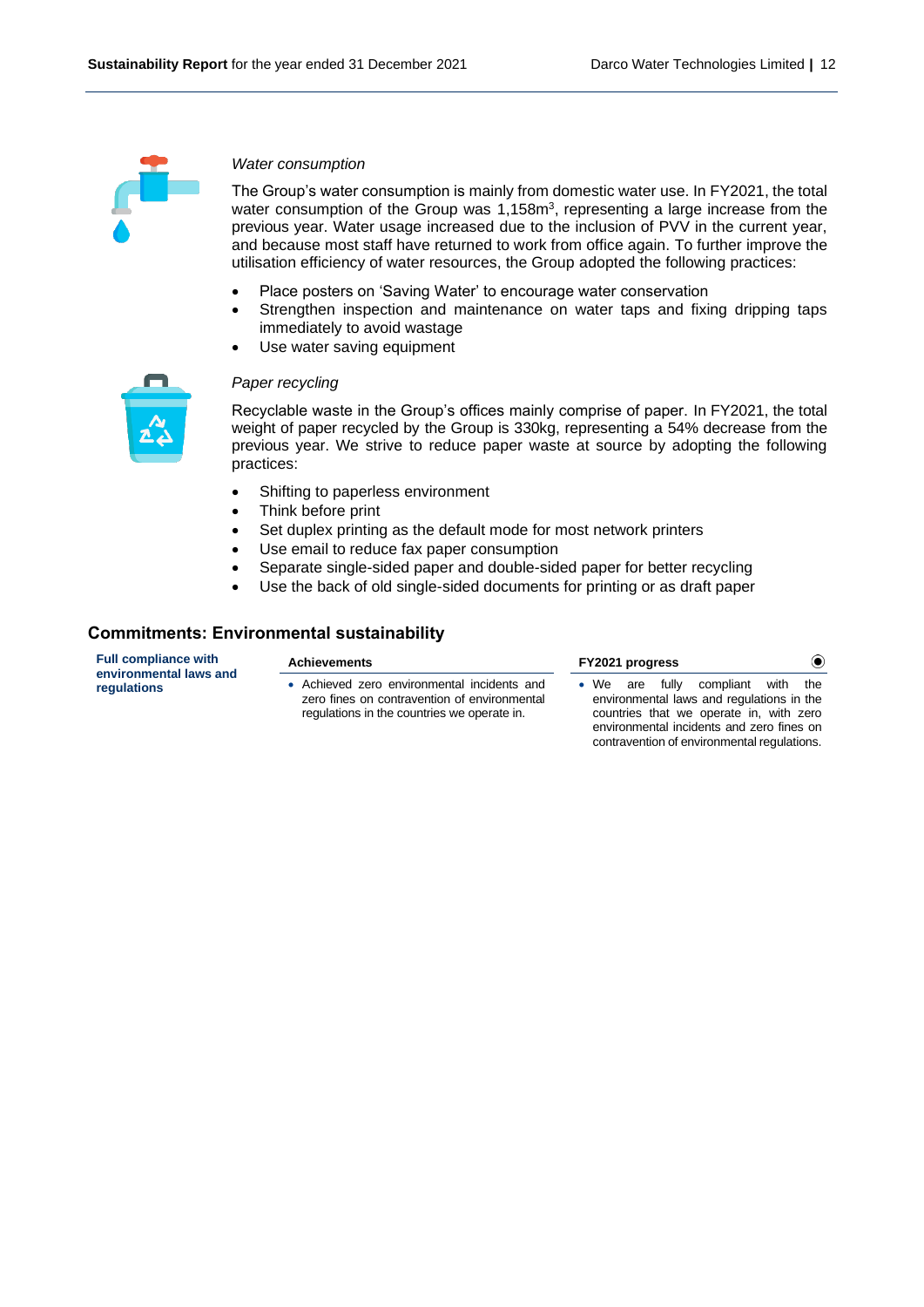### <span id="page-14-0"></span>3.3 Regulatory compliance

#### **Overview**

To maintain a fair, ethical and efficient business and working environment, Darco strictly adheres to the local laws and regulations relating to anti-corruption and bribery, irrespective of the area or country where the Group conducts its business.

#### **Legal compliance**

In FY2021, the Group, through its Company Secretary, has updated the Board on relevant new laws and regulations affecting the Company. From time to time, and through Board meetings and other meetings, both formal and informal, our Chief Executive Officer (**CEO**) has been advising our Directors of the changing commercial and business risks faced by our Company.

#### **FY2021 Performance**

# **0**

Regulatory and compliance incidents

**S\$0**

Fines on contravention of laws and regulations

The Directors are also updated regularly with changes to the SGX-ST Listing Rules, risk management, corporate governance, insider trading and the key changes in the relevant regulatory requirements and financial reporting standards and the relevant laws and regulations to facilitate effective discharge of their fiduciary duties as Board or Board Committees members. New releases issued by the SGX-ST and Accounting and Corporate Regulatory Authority (**ACRA**) which are relevant to the Directors are circulated to the Board by the Company Secretary.

The Directors are encouraged to attend seminars and receive training to improve themselves in the discharge of Directors' duties and responsibilities. Changes to regulations and accounting standards are monitored closely by the Management. To keep pace with such regulatory changes, the Company provides opportunities for ongoing education and training on Board processes and best practices as well as updates on changes in legislation and financial reporting standards, regulations and guidelines from the SGX-ST Listing Rules that affect the Company and/or the Directors in discharging their duties. Such training costs are borne by the Company.

In FY2021, the Group was not in violation of any of the relevant laws and regulations in the countries that we operate in, in relation to bribery, extortion, fraud and money laundering that have a significant impact on the Group.

As part of our strategy, we seek to continue to be fully compliant with relevant laws and regulations in the countries that we operate in, in relation to bribery, extortion, fraud and money laundering that have a significant impact on the Group.

#### **Preventing bribery and corruption**

The Group prohibits all forms of bribery and corruption. The Group requires all employees to strictly abide by professional ethics and eliminate any corruption and bribery. All employees are expected to discharge their duties with integrity, to act fairly and professionally, and to abstain from engaging in bribery activities or any activities, which might exploit their positions against the Group's interests.

Whistleblowers can report verbally or in writing to the senior management of the Group for any suspected misconduct with full details and supporting evidence. The management will conduct investigations against any suspicious or illegal behaviour to protect the Group's interests. The Group advocates a confidentiality mechanism to protect the whistleblowers against unfair dismissal or victimisation. Where criminality is suspected, a report is made to the relevant regulators or law enforcement authorities when the management considers necessary.

In addition, the staff handbook lays out the Group's expectation and guiding provisions on code of conduct. The Group encourages employees, customers, suppliers, or other parties to report incidents relating to any conflicts of interest, extortion, bribery, fraud and money laundering.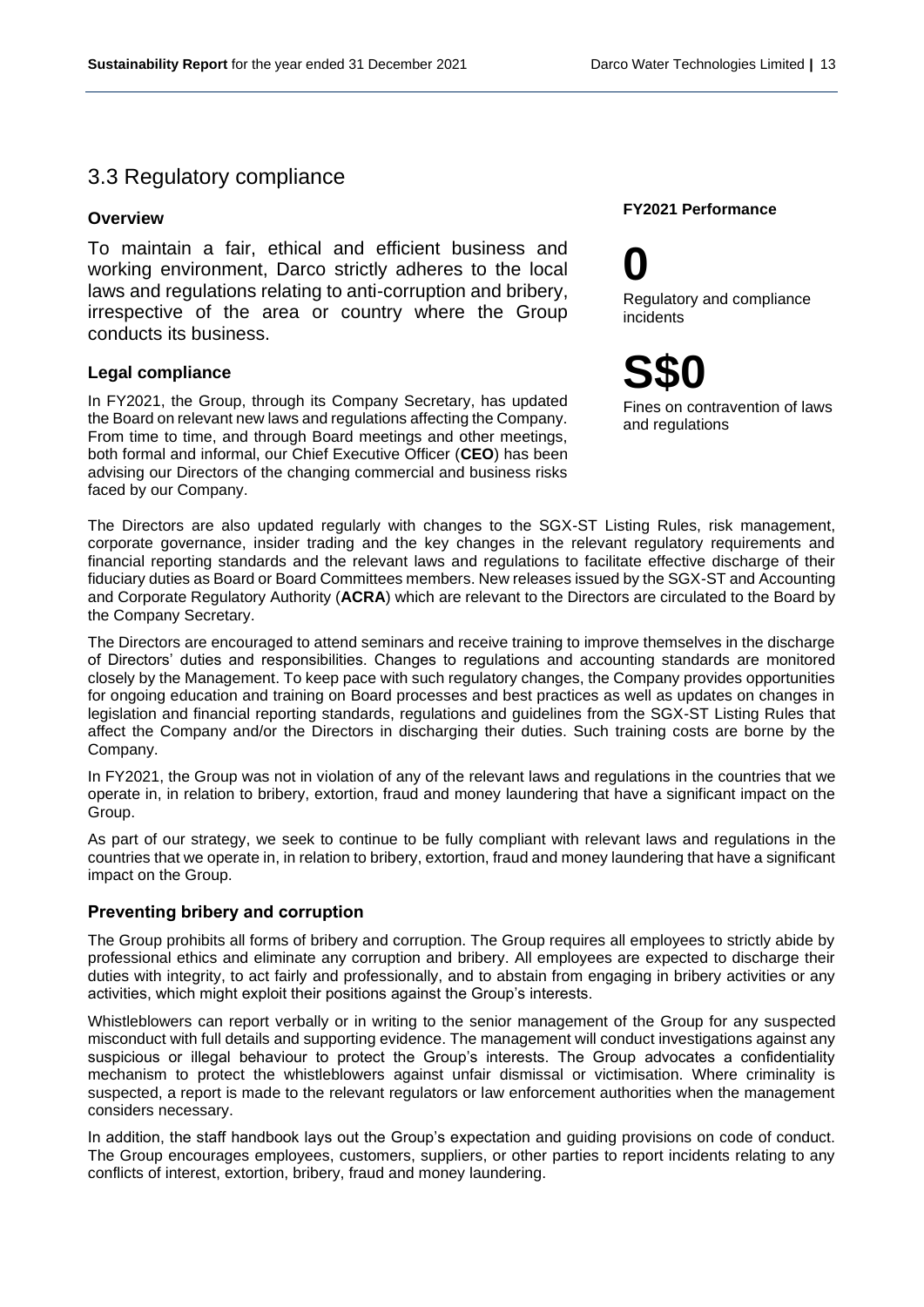#### **Whistleblowing incident**

On 24 June 2021, the Group announced that the Board of Directors (the '**Board**') has received a whistleblower report concerning the Company's subsidiary in China, WHKD.

According to the whistleblower, the previous Executive Chairman of the Company had instructed the previous Head of Finance of WHKD to modify certain key financial figures in WHKD's audited financial statements for the financial year ended 31 December 2019 (**FY2019**)(**Modified Accounts**) that had been signed off by WHKD's statutory auditors, Crowe Shanghai, and to submit the Modified Accounts to a bank in China (the '**Bank**') which has extended banking facilities to support the business and operations of WHKD (the '**Banking Facilities**').

As far as the Board is aware, only the previous Executive Chairman of the Company, Mr. Wang Yaoyu, together with the previous Head of Finance of WHKD and a staff from the Finance Department (**Involved Personnel**) were involved in the misrepresentation and they have admitted the existence and submission of the Modified Accounts as aforesaid but have assured the Company that the misrepresentation and use of the Modified Accounts were confined to the submission of such Modified Accounts to the Bank with the sole intention of ensuring that the Bank continues to extend the Banking Facilities to WHKD and that no personal benefits were derived by any of them. The previous Executive Chairman of the Company and the previous Head of Finance of WHKD have also assured the Company verbally and in writing of the veracity of the financial information that WHKD had periodically provided to the Company for its financial reporting.

Notwithstanding the aforesaid intention and even if no personal benefits were accrued to the Involved Personnel, the Board regards the act of modifying the audited accounts of WHKD and submitting the Modified Accounts as wholly unacceptable and a serious misconduct on the part of the Involved Personnel.

#### *Veracity of the Group's audited financial statements*

Based on the preliminary assessment of the Management and the Board of the Company, the audited financial statements of the Group for FY2019 and FY2020 are not affected by the Modified Accounts and nothing has come to the attention of the Management and the Board to suggest that the audited financial statements do not reflect a true and fair view of the financial position of the Company and of the Group as at 31 December 2019 and 2020 and the financial performance, changes in equity and cash flows of the Group for the respective financial year then ended.

#### *Actions taken by the Group*

The Board has immediately sought and obtained their lawyers' opinions on the matter, and directed the board of directors of WHKD in respect of which the Company has majority representation (**WHKD Board**) to ensure this does not recur. In addition, the Company has taken the following immediate next steps:

- (a) Undertook further investigations to assess the contractual obligations of and risks faced by WHKD under the relevant documentation signed with the Bank, as well as identifying other non-compliance issues concerning WHKD and/or its management (if any). Based on the agreed-upon procedures by the External Auditor, nothing has come to the Company's attention of other non-compliance issues.
- (b) Provided the Bank with the unmodified audited financial statements for FY2019 on 8 September 2021. Subsequent to that, there have been no further updates from the bank. We will continue to work with the Bank with the primary aim of achieving the continued grant of the Banking Facilities by the Bank while minimizing disruption to the continued operations of WHKD.
- (c) In light of the fact that the Involved Personnel had conducted themselves in violation of what is considered good and proper conduct, the Board and the Nominating Committee of the Company took the following actions:
	- (i) The previous Executive Chairman of the company has resigned with effect from 24 June 2021. He had also been removed from all executive positions within the Company and WHKD, and is no longer involved in the Group's business and affairs.
	- (ii) In the immediate aftermath of the incident, the previous Head of Finance of WHKD and the staff member from the Finance Department remain in office and report directly to Mr. Zhao Yong Chang, who is also the Managing Director of WHKD and the Chief Operating Officer and Executive Director of the Group. This is to ensure the accounting and finance functions of WHKD are not unduly compromised. With effect from 29 October 2021, a new Finance Manager of WHKD has been appointed to take over the previous Head of Finance of WHKD.
- (d) Confirmed with the External Auditor that they have not withdrawn the audit opinion on the audited financial statements of WHKD used for the purposes of consolidation in the Group's audited financial statements for FY2019 and FY2020.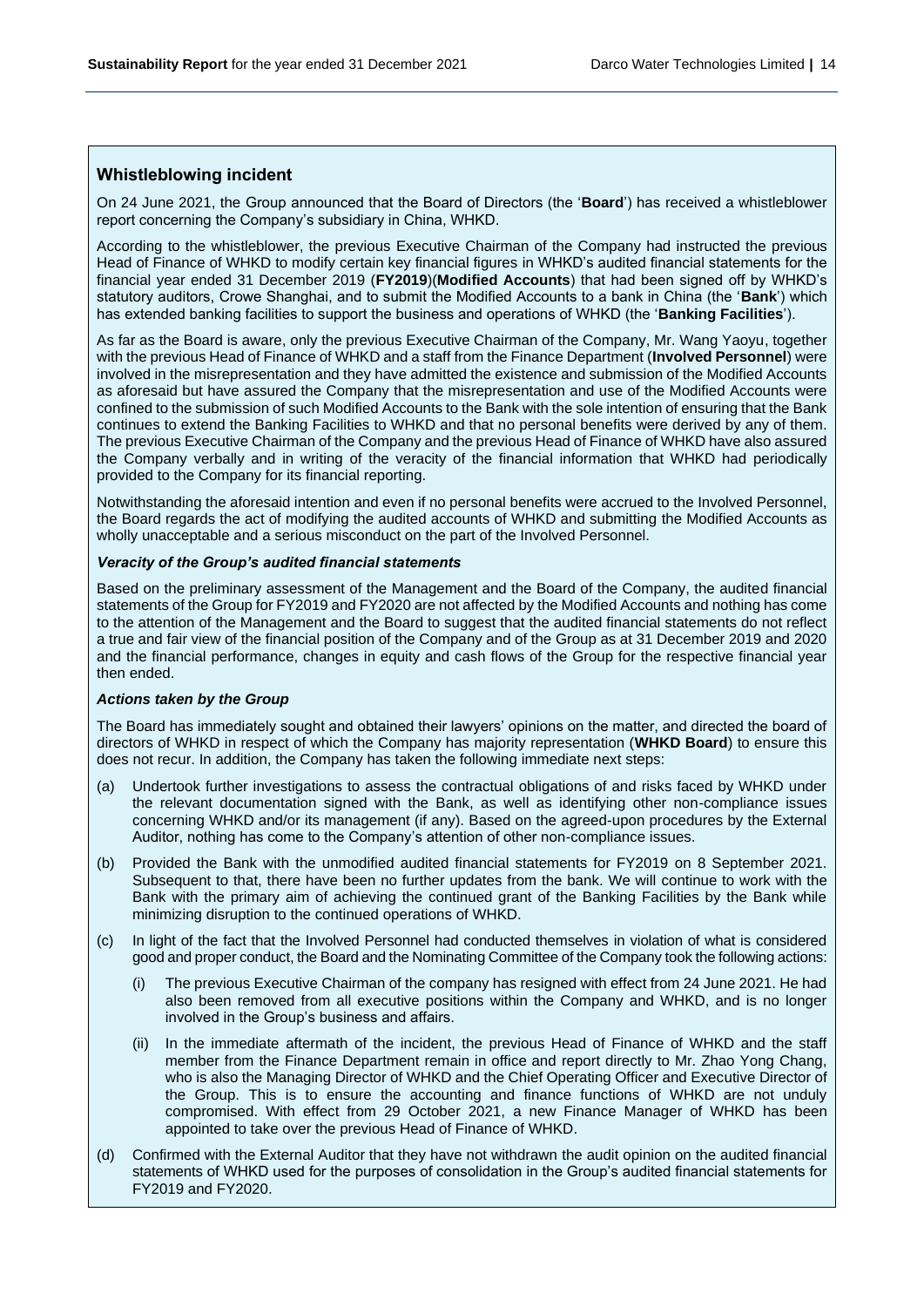laundering that have a significant impact

on the Group.

#### **Business continuity**

In FY2021, the world continued to fight against the spread of COVID-19. With the emergence of the delta variant, many countries returned to strict lockdowns and other pandemic related measures which disrupted businesses across all industries.

Amidst a challenging environment in FY2021, the Group secured fewer engineering, procurement and construction (**EPC**) projects in Malaysia and China. Despite the above, we remain confident in the long-term prospects of the Group's core business segments and operations across Asia.

In order to build the business further, we first had to strengthen our foundations with improvements across governance, oversight and internal controls. This was achieved following several changes to the Board in FY2021 and we will continue to emphasize the importance of these aspects across the Group.

With greater oversight of the Group's subsidiaries across China and Malaysia, we believe there is further room for growth as we leverage our established track record and expertise in these markets to continue pursuing opportunities across engineering as well as operations and maintenance services. We will continue to look for business opportunities in the Engineered Environmental System (**EE Systems**) and Water Management Services (**WM Services**) industry by leveraging our competitive edge and expertise to deliver top notch advanced solutions for water and waste management systems.

In addition, the Group will continue its efforts to diversify sources of revenue and procurement in order to remain resilient in the face of adversity and unexpected challenges. The Group will also monitor the everchanging pandemic situation and tweak our strategies accordingly.

We will monitor the local situation and will put in place the above practices and any additional controls as required by the local governments (such as quarantine measures, stop work orders) where applicable.

As we enter the third year of living with COVID-19, uncertain pandemic risks remain amidst a challenging environment. While we continue to closely monitor the evolving COVID-19 situation in China, we are encouraged by the steps taken by local authorities in Malaysia and Singapore to reopen and avoid further disruptions from movement restrictions.

#### **Commitments: Regulatory compliance**

| <b>Full compliance with</b><br>relevant laws and      | <b>Achievements</b>                                                                                      | FY2021 progress                                                                                                                                                               |
|-------------------------------------------------------|----------------------------------------------------------------------------------------------------------|-------------------------------------------------------------------------------------------------------------------------------------------------------------------------------|
| regulations in the<br>countries that we operate<br>in | • Achieved full compliance with relevant laws<br>and regulations in the countries that we<br>operate in. | • The Group was not in violation of any of<br>the relevant laws and regulations in the<br>countries that we operate in, in relation to<br>bribery, extortion, fraud and money |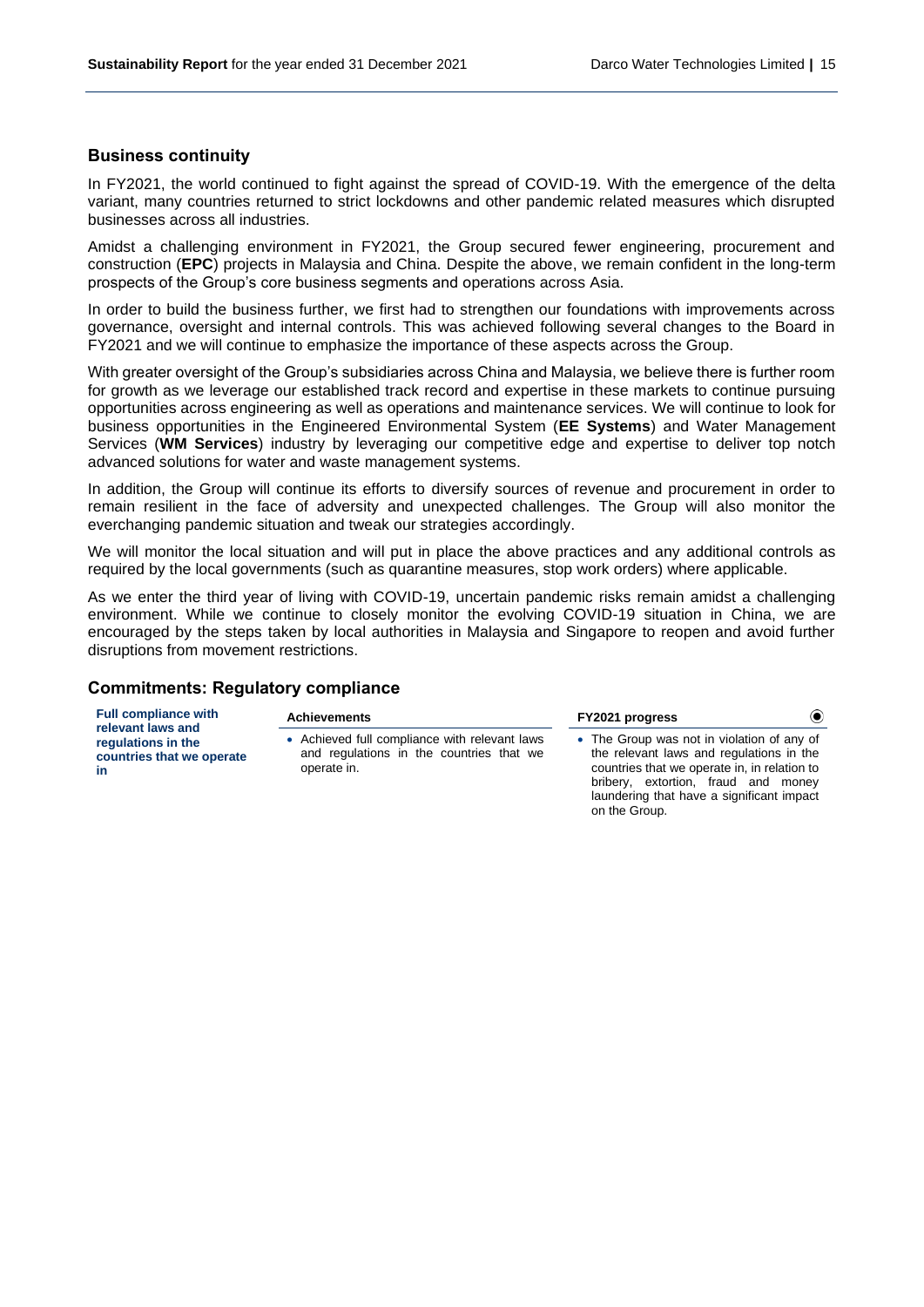### <span id="page-17-0"></span>3.4 Social contributions

#### **Overview**

People are the cornerstone of our businesses. One of our most important and fundamental responsibilities lies in respecting and protecting the rights of all employees. Creating an environment where every employee can maintain both physical and mental health is essential to ensuring that they can maximise their potential.

#### **Occupational health and safety**

We are committed to maintaining a healthy and safe workplace for employees, and to preventing workplace injuries and illnesses. As noted above, we conducted periodic trainings to improve quality, environment, occupational health and safety awareness of the company's staff, and to further standardise the Group's operation.

In FY2021, the Group has no instances of serious incidents. As part of our strategy, we have committed to maintain our record of zero serious incidents on an ongoing basis.

#### **Talent retention**

Personal and professional development is an ongoing journey. The Group considers an effective learning and development program to be a critical part of keeping our employees motivated and encouraging them to build a strong sense of loyalty and pride towards our business.

#### **FY2021 Performance**

**0** Serious incidents

**11**

Training hours per staff

**24%**

Employee turnover

**17%** Female representation in workforce

**40%**

Purchases from local suppliers



#### *Training and development*

The Group conducts regular training for our employees to improve quality, environment, occupational health and safety awareness of our staff, and to further standardise the company's operation. The training comprised of the following:

- Quality management requirements
- Environmental management requirements and environmental awareness training
- Occupational health and safety management requirements and safety awareness training
- Environmental factors identification and evaluation
- Hazard identification and risk assessment

Through our training and education programme, we are developing people, improving their employability and growing their careers in the engineering industry.

In FY2021, the Group invested an average of 11 hours of training for each employee. As part of our strategy, we have committed to achieve a minimum of 8 hours of training per employee on an ongoing basis.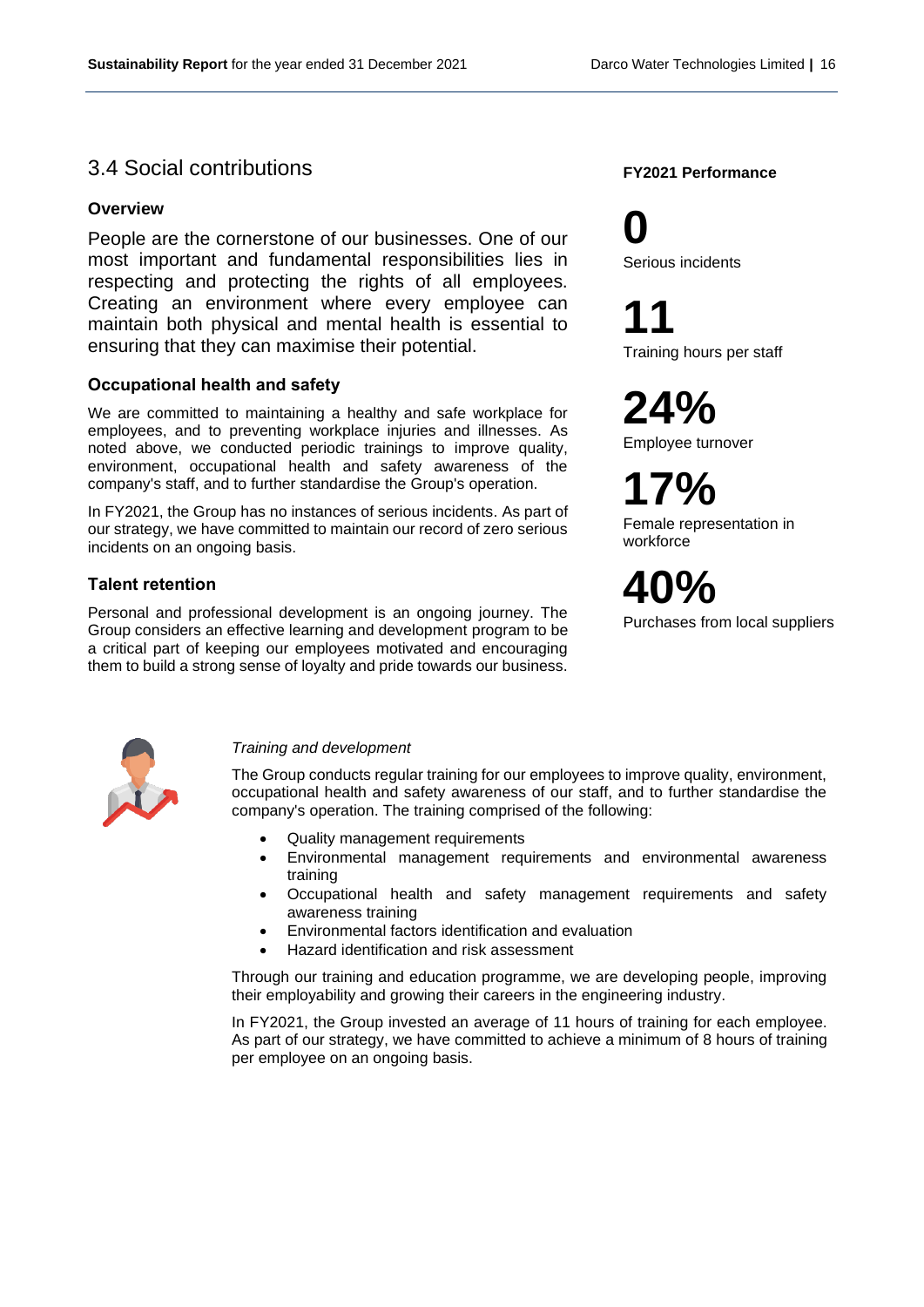

#### *Equal opportunity*

We endeavour to be an equal opportunity employer to provide a fair workplace for employees, following the principles of equality and non-discrimination. Recruitment, remuneration, promotion, and benefits are required to be handled based on objective assessment, equal opportunity and non-discrimination regardless of gender, race, marital status, pregnancy, disability, age or family status.

The Group attracts talent through fair, and flexible recruitment strategy that includes recruitment application, job description, job applications, interview, selection, approval, and job offer. Promotion is based on performance and suitability.

The Group offers competitive remuneration to attract and retain talented staff members. Remuneration packages (which include the necessary social benefits) are reviewed periodically to ensure consistency with employment market. Dismissal also complies with employment laws and regulations relating to non-discrimination.

In FY2021, female employees comprise 17% of our entire workforce, with female representation in management at 19%. We will continue to track and monitor female representation in our workforce and report these statistics every year.





#### *Encouraging work-life balance*

To enhance employee teamwork and cohesion, improve employee health and improve employee work-life balance, the Group has been organising periodic employee gatherings during major festivals, departmental sports competitions and annual orientation for new staff prior to the outbreak of COVID-19. We are hopeful that these activities will be resumed in the near future when the situation improves.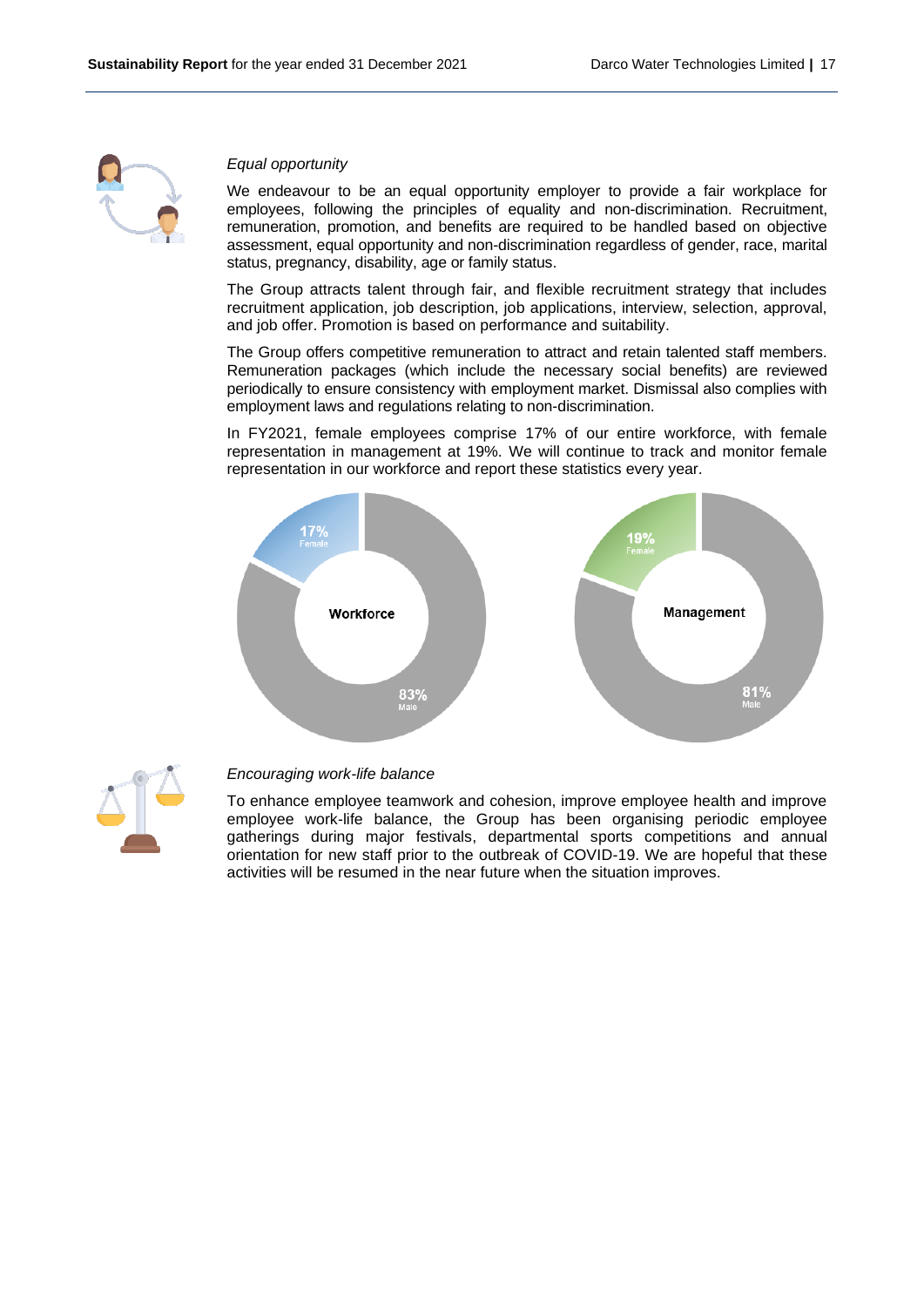#### **Supporting local**

Procurement is decentralised and each subsidiary is responsible for selection of its own vendors. While some procurement decisions are controlled by the customer, others are usually based on price, availability and reliability of vendors.

Where possible, we seek to create long-term economic benefits for our communities through supplier development, supporting a reliable local supply network to drive economic growth. The Group also benefits from trade with local suppliers due to shorter delivery time, better technical support and transport savings from local instead of overseas deliveries.

All of our suppliers and contractors must adhere to our requirements regarding safety, health, security and the environment, as well as the principles of our Standards of Business Conduct. We are also focused on developing local businesses through regular meetings with them to ensure they are aware of the opportunities created by our projects and understand our requirements.

In FY2021, 40% of all purchases from the Group were from local suppliers. As part of our strategy, we have committed to source at least 40% of our purchases locally.

#### **Commitments: Social contributions**

| <b>Full compliance with</b><br>relevant laws and      | <b>Achievements</b>                                                                                      |    | FY2021 progress                                                                                                                                                                                                                             | $\odot$                  |  |
|-------------------------------------------------------|----------------------------------------------------------------------------------------------------------|----|---------------------------------------------------------------------------------------------------------------------------------------------------------------------------------------------------------------------------------------------|--------------------------|--|
| regulations in the<br>countries that we operate<br>in | • Achieved full compliance with relevant laws<br>and regulations in the countries that we<br>operate in. |    | • The Group was not in violation of any of<br>the relevant laws and regulations in the<br>countries that we operate in, in relation to<br>bribery, extortion, fraud and money<br>laundering that have a significant impact<br>on the Group. |                          |  |
| Achieve minimum of 8<br>hours of training per         | Training hours per employee (Hours)                                                                      |    | FY2021 progress                                                                                                                                                                                                                             | $\left( \bullet \right)$ |  |
| employee                                              | 2021                                                                                                     | 11 | • The Group invested an average of 11<br>hours of training for each employee.                                                                                                                                                               |                          |  |
|                                                       | 5<br>2020<br>4<br>2019                                                                                   |    | • As part of our strategy, we have<br>committed to achieve a minimum of 8<br>hours of training per employee on an<br>ongoing basis.                                                                                                         |                          |  |
| Source at least 40% of our<br>purchases locally       | Purchases sourced locally (%)                                                                            |    | FY2021 progress                                                                                                                                                                                                                             | $\odot$                  |  |
|                                                       | 2021                                                                                                     | 40 | • The Group sourced 40% of our purchases<br>locally.                                                                                                                                                                                        |                          |  |
|                                                       | 2020                                                                                                     | 47 | As part of our strategy, we have<br>$\bullet$<br>committed to source at least 40% of our                                                                                                                                                    |                          |  |
|                                                       | 2019                                                                                                     | 37 | purchases locally.                                                                                                                                                                                                                          |                          |  |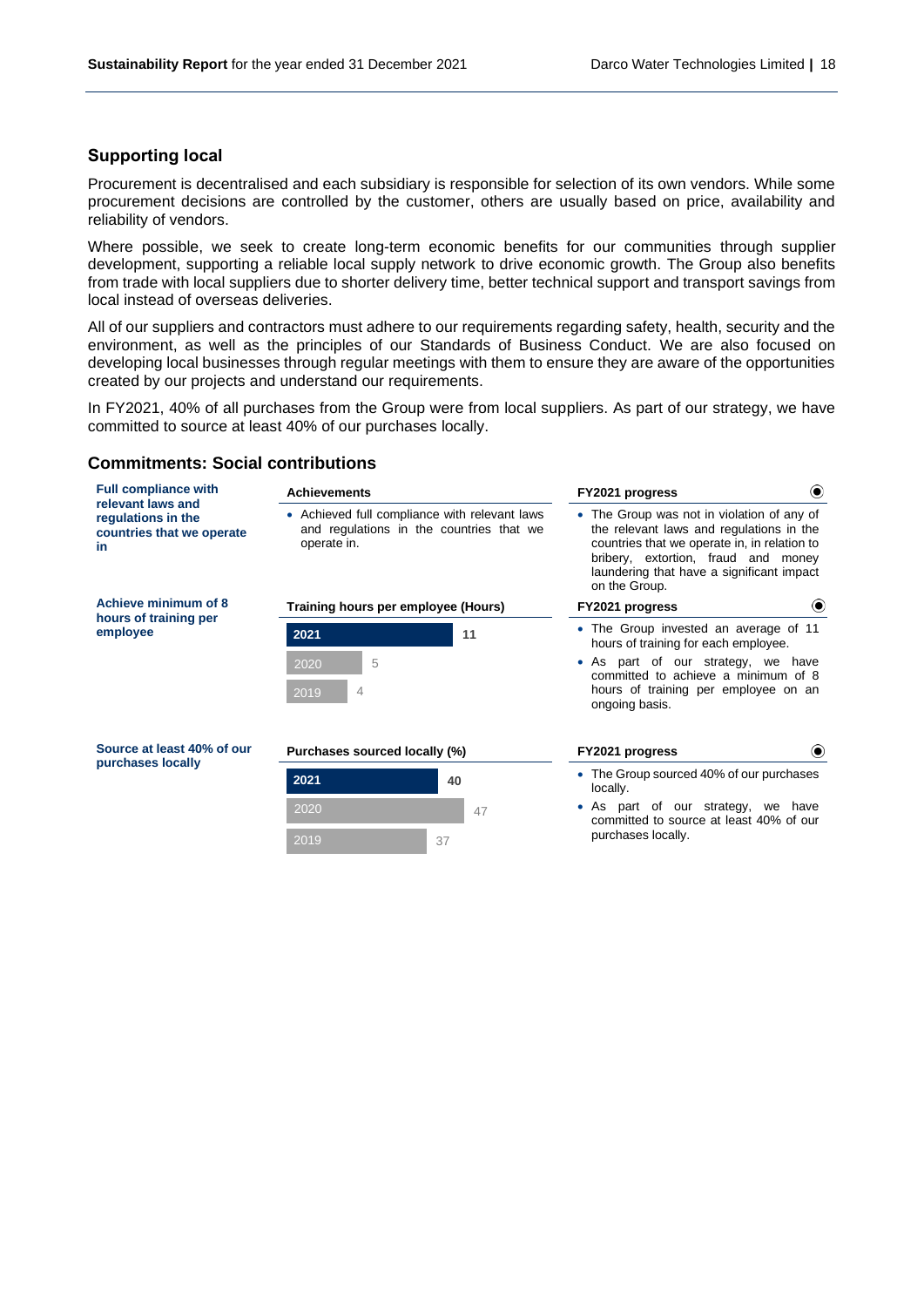# <span id="page-20-0"></span>Appendix A: Sustainability scorecard

#### **Financial results**

| <b>Performance indicators</b>        | <b>Units</b> | <b>FY2019</b> | <b>FY2020</b> | <b>FY2021</b> |
|--------------------------------------|--------------|---------------|---------------|---------------|
| Revenue (from subsidiaries in scope) | S\$'m        | 59.7          | 66.9          | 50.5          |

#### **Production safety**

| <b>Performance indicators</b>                | <b>Units</b> | <b>FY2019</b> | <b>FY2020</b> | <b>FY2021</b> |
|----------------------------------------------|--------------|---------------|---------------|---------------|
| Production stoppage due to safety incidences | Number       |               |               |               |
| Serious incidents                            | Number       |               |               |               |
| Workplace injuries                           | Number       |               |               |               |

### **Environmental sustainability**

| <b>Performance indicators</b>                       | <b>Units</b>       | <b>FY2019</b>      | <b>FY2020</b> | <b>FY2021</b> |
|-----------------------------------------------------|--------------------|--------------------|---------------|---------------|
| Environmental incidents                             | Number             |                    |               |               |
| Fines on contravention of environmental regulations | S\$'000            |                    |               |               |
| Carbon footprint                                    | tCO <sub>2</sub> e | 1.142              | 786           | 813           |
| Water consumption                                   | m <sup>3</sup>     | 2.293 <sup>1</sup> | 6951          | 1,158         |
| Paper recycled                                      | kg                 | 264                | 720           | 330           |

1 - Restated

#### **Regulatory compliance**

| Performance indicators                                                                                        | <b>Units</b> | <b>FY2019</b> | <b>FY2020</b> | <b>FY2021</b> |
|---------------------------------------------------------------------------------------------------------------|--------------|---------------|---------------|---------------|
| Regulatory and compliance incidents                                                                           | Number       |               |               |               |
| Non-compliance with laws and/or regulations which<br>resulted in significant fines and non-monetary sanctions | Number       |               |               |               |

#### **Social contributions**

| <b>Performance indicators</b>       | <b>Units</b> | <b>FY2019</b> | <b>FY2020</b> | <b>FY2021</b> |
|-------------------------------------|--------------|---------------|---------------|---------------|
| Training hours per employee         | Hours        |               |               |               |
| Employee turnover                   | Percentage   | 25            | 33            |               |
| Female representation in workforce  | Percentage   | 18            |               |               |
| Female representation in management | Percentage   | 20            | 20            | 19            |
| Purchases from local suppliers      | Percentage   | 37            | 47            | 40            |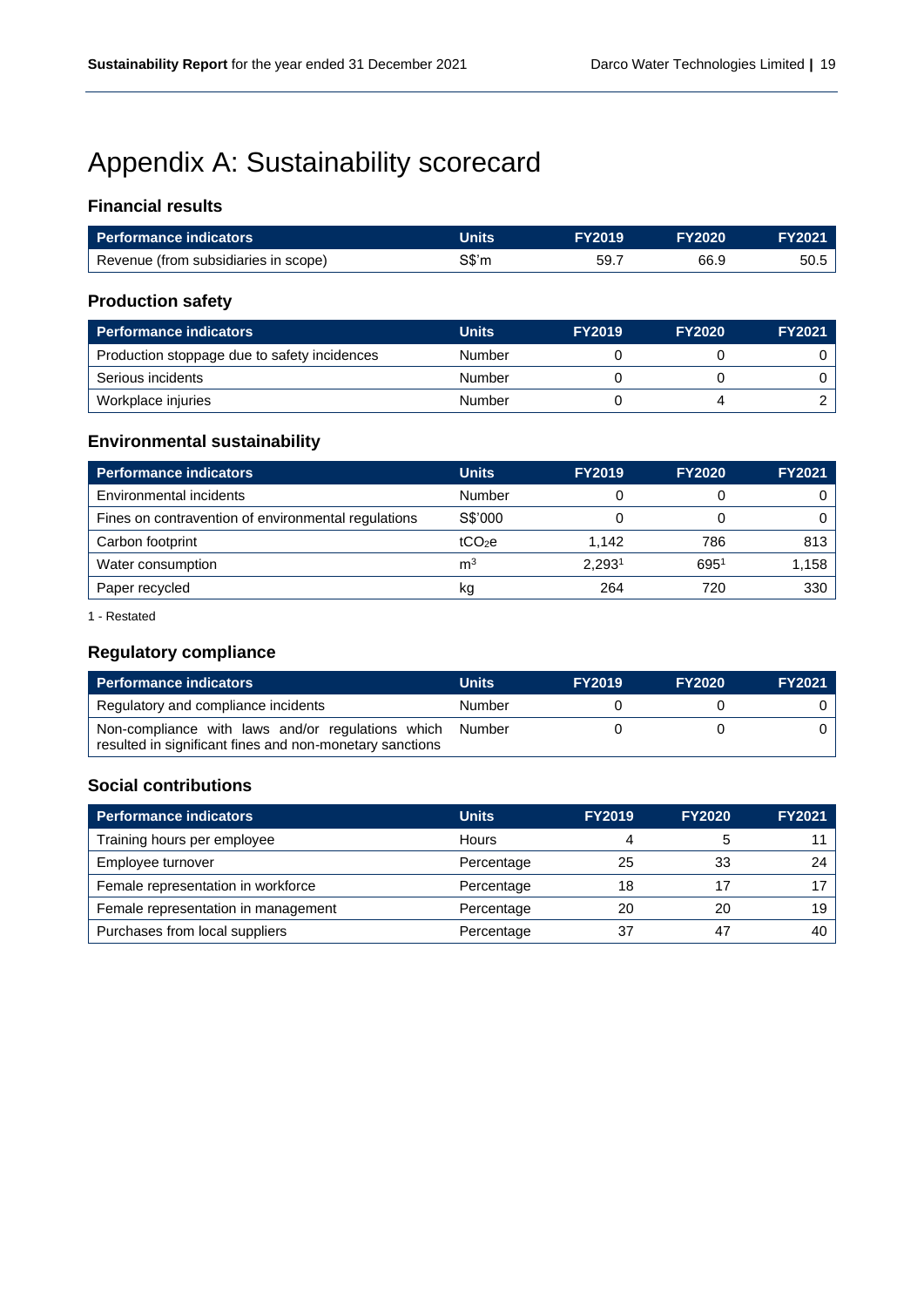# <span id="page-21-0"></span>Appendix B: GRI content index

#### **GRI Standards Content Index**

The GRI Content Index references the Darco Water Technologies Limited Sustainability Report 2021 (SR), the Annual Report 2021 (AR) and the Darco Corporate Website (Web).

| <b>Disclosure number</b>            |                                                    | <b>Disclosure title</b>                                                                   | Page reference and remarks                                                          |  |
|-------------------------------------|----------------------------------------------------|-------------------------------------------------------------------------------------------|-------------------------------------------------------------------------------------|--|
| <b>GRI 102: General disclosures</b> |                                                    |                                                                                           |                                                                                     |  |
| <b>Organisational profile</b>       | $102 - 1$                                          | Name of organisation                                                                      | • AR: Corporate Profile (Page 2)                                                    |  |
|                                     | $102 - 2$                                          | Activities, brands,<br>products, and services                                             | • AR: Corporate Profile (Page 2)                                                    |  |
|                                     | $102 - 3$                                          | Location of headquarters                                                                  | • AR: Group Structure (Page 13)                                                     |  |
|                                     | $102 - 4$                                          | Location of operations                                                                    | • AR: Operations Review (Pages 10-12)                                               |  |
|                                     |                                                    |                                                                                           | • AR: Group Structure (Page 13)                                                     |  |
|                                     |                                                    |                                                                                           | • AR: Our Regional Presence (Page 15)                                               |  |
|                                     |                                                    |                                                                                           | • Web: https://darcowater.com/company-info/contact-us                               |  |
|                                     | $102 - 5$                                          | Ownership and legal<br>form                                                               | • AR: General Information - Note 1 to the Financial<br>Statements (Page 79)         |  |
|                                     | $102 - 6$                                          | Markets served                                                                            | • AR: Group Structure (Page 13)                                                     |  |
|                                     |                                                    |                                                                                           | • AR: Segment Information - Note 26 to the Financial<br>Statements (Pages 136-142)  |  |
|                                     | $102 - 7$                                          | Scale of organisation                                                                     | • AR: Corporate Profile (Page 2)                                                    |  |
|                                     |                                                    |                                                                                           | • AR: Group Structure (Page 13)                                                     |  |
|                                     | $102 - 8$                                          | Information on<br>employees and other<br>workers                                          | • SR: Social Contributions (Pages 16-18)                                            |  |
|                                     | 102-9                                              | Supply chain                                                                              | • SR: Social Contributions (Pages 16-18)                                            |  |
|                                     | 102-10                                             | Significant changes to<br>the organisation and its<br>supply chain                        | • Web: https://www.darcowater.com/about-darco/our-<br>business/                     |  |
|                                     | 102-11                                             | <b>Precautionary Principle</b><br>or approach                                             | • AR: Corporate Governance Report (Pages 17-62)                                     |  |
|                                     | 102-12                                             | <b>External initiatives</b>                                                               | • Not applicable                                                                    |  |
|                                     | 102-13                                             | Membership of<br>associations                                                             | • Not applicable                                                                    |  |
| <b>Strategy</b>                     | 102-14                                             | Statement from senior                                                                     | • AR: Message to Shareholders (Pages 3-5)                                           |  |
|                                     |                                                    | decision-maker                                                                            | • Web: https://www.darcowater.com/investor-<br>information/message-to-shareholders/ |  |
|                                     | 102-15<br>Key impacts, risks, and<br>opportunities |                                                                                           | • AR: Corporate Profile (Page 2)                                                    |  |
|                                     |                                                    | • AR: Independent Auditor's Report (Pages 66-71)                                          |                                                                                     |  |
| <b>Ethics and integrity</b>         | 102-16<br>behavior                                 | Values, principles,                                                                       | • SR: Sustainability Strategy (Page 5)                                              |  |
|                                     |                                                    | standards, and norms of                                                                   | • Web: https://www.darcowater.com/about-darco/our-<br>mission/                      |  |
|                                     | 102-17                                             | Mechanisms for advice<br>and concerns about<br>ethics                                     | • AR: Corporate Governance Report (Pages 17-62)                                     |  |
| Governance                          | 102-18                                             | Governance structure                                                                      | • AR: Corporate Governance Report (Pages 17-62)                                     |  |
|                                     | 102-19                                             | Delegating authority                                                                      | • AR: Corporate Governance Report (Pages 17-62)                                     |  |
|                                     | 102-20                                             | Executive-level<br>responsibility for<br>economic,<br>environmental, and<br>social topics | • SR: Sustainability Organisational Structure (Page 4)                              |  |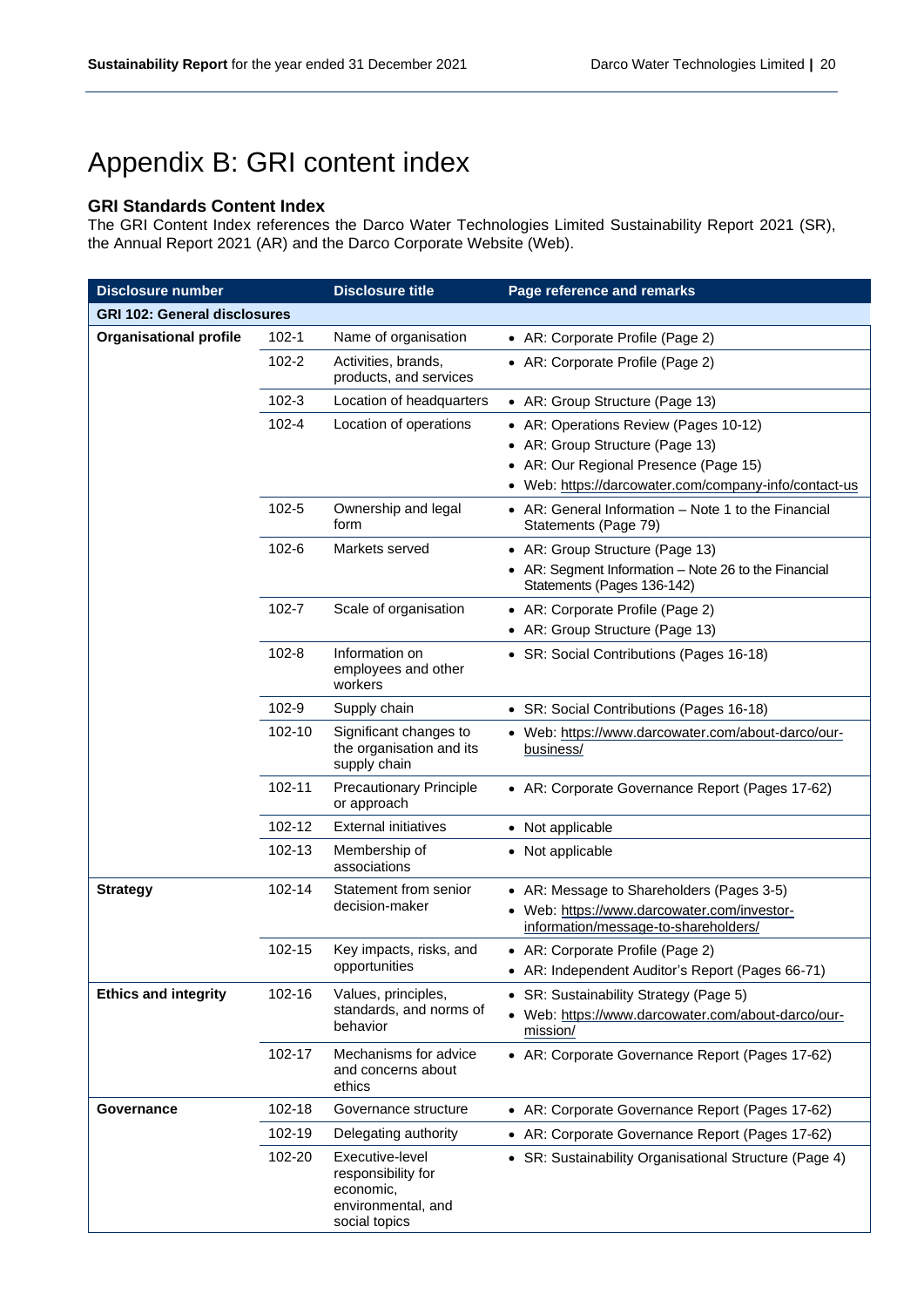| <b>Disclosure number</b>  |        | <b>Disclosure title</b>                                                           | Page reference and remarks                                                                                                            |
|---------------------------|--------|-----------------------------------------------------------------------------------|---------------------------------------------------------------------------------------------------------------------------------------|
|                           | 102-21 | Consulting stakeholders<br>on economic,<br>environmental, and<br>social topics    | • SR: Consulting Our Stakeholders (Page 6)                                                                                            |
|                           | 102-22 | Composition of the<br>highest governance body<br>and its committees               | • AR: Corporate Governance Report (Pages 17-62)                                                                                       |
|                           | 102-23 | Chair of the highest<br>governance body                                           | • AR: Corporate Governance Report (Pages 17-62)                                                                                       |
|                           | 102-24 | Nominating and selecting<br>the highest governance<br>body                        | • AR: Corporate Governance Report (Pages 17-62)                                                                                       |
|                           | 102-25 | Conflicts of interest                                                             | • AR: Corporate Governance Report (Pages 17-62)<br>• AR: Directors' Statement (Pages 63-65)<br>• SR: Sustainability Strategy (Page 5) |
|                           | 102-26 | Role of highest<br>governance body in<br>setting purpose, values,<br>and strategy | • AR: Corporate Governance Report (Pages 17-62)                                                                                       |
|                           | 102-27 | Collective knowledge of<br>highest governance body                                | • AR: Corporate Governance Report (Pages 17-62)                                                                                       |
|                           | 102-28 | Evaluating the highest<br>governance body's<br>performance                        | • AR: Corporate Governance Report (Pages 17-62)                                                                                       |
|                           | 102-29 | Identifying and managing<br>economic,<br>environmental, and<br>social impacts     | • SR: Sustainability Materiality (Page 7)                                                                                             |
|                           | 102-30 | Effectiveness of risk<br>management processes                                     | • AR: Corporate Governance Report (Pages 17-62)                                                                                       |
|                           | 102-31 | Review of economic,<br>environmental, and<br>social topics                        | • SR: Sustainability Report (Pages 1-23)                                                                                              |
|                           | 102-32 | Highest governance<br>body's role in<br>sustainability reporting                  | • SR: Sustainability Organisational Structure (Page 4)                                                                                |
|                           | 102-33 | Communicating critical<br>concerns                                                | • SR: Sustainability Materiality (Page 7)                                                                                             |
|                           | 102-34 | Nature and total number<br>of critical concerns                                   | • SR: Sustainability Materiality (Page 7)                                                                                             |
|                           | 102-35 | Remuneration policies                                                             | • AR: Corporate Governance Report (Pages 17-62)                                                                                       |
|                           | 102-36 | Process for determining<br>remuneration                                           | • AR: Corporate Governance Report (Pages 17-62)                                                                                       |
|                           | 102-37 | Stakeholders'<br>involvement in<br>remuneration                                   | • AR: Corporate Governance Report (Pages 17-62)                                                                                       |
|                           | 102-38 | Annual total<br>compensation ratio                                                | • AR: Corporate Governance Report (Pages 17-62)                                                                                       |
|                           | 102-39 | Percentage increase in<br>annual total<br>compensation ratio                      | • AR: Corporate Governance Report (Pages 17-62)                                                                                       |
| Stakeholder<br>engagement | 102-40 | List of stakeholder<br>groups                                                     | • SR: Consulting Our Stakeholders (Page 6)                                                                                            |
|                           | 102-41 | Collective bargaining<br>agreements                                               | • Not applicable                                                                                                                      |
|                           | 102-42 | Identifying and selecting<br>stakeholders                                         | • SR: Consulting Our Stakeholders (Page 6)                                                                                            |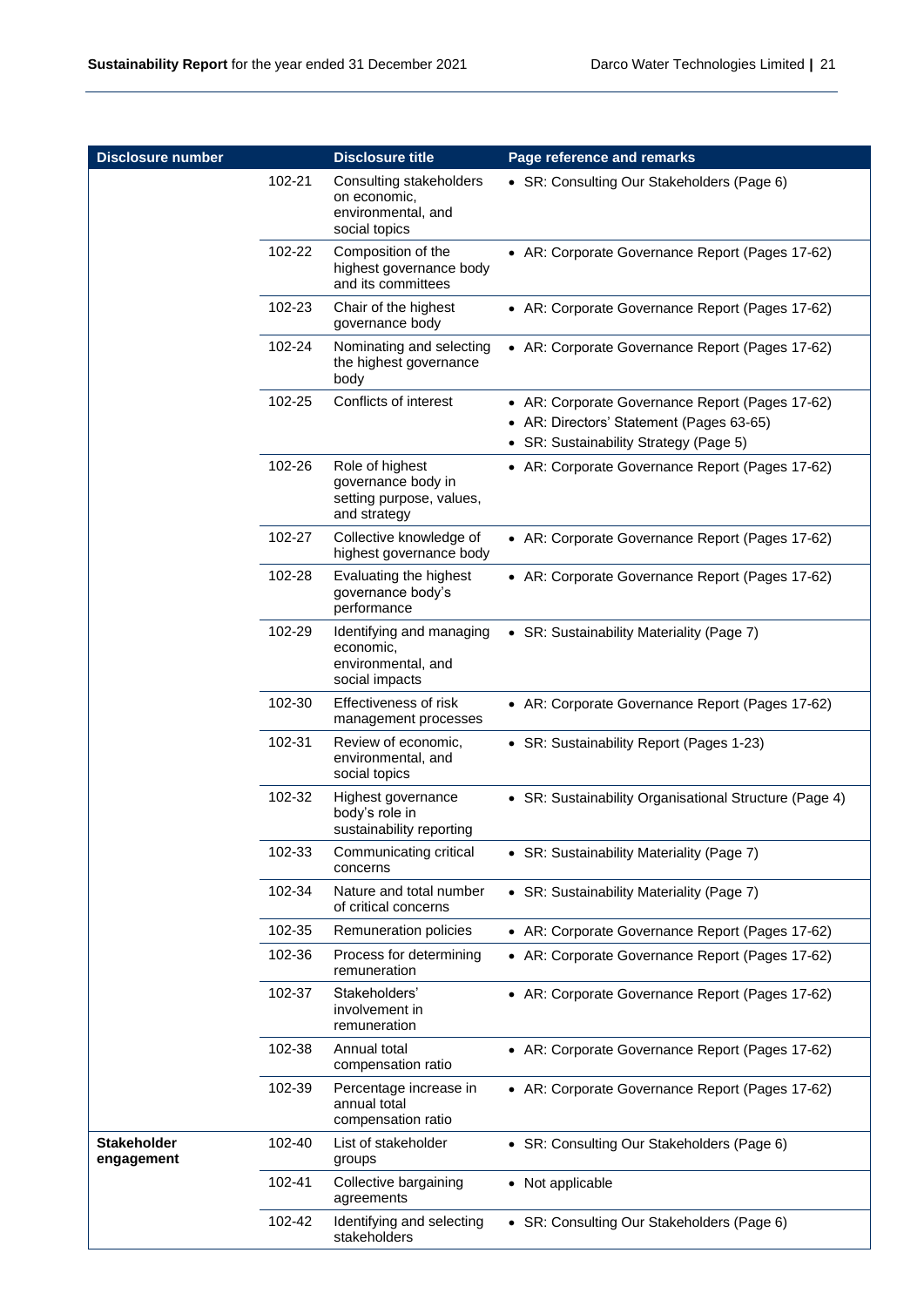| <b>Disclosure number</b>                                 |           | <b>Disclosure title</b>                                                                   | Page reference and remarks                                                                  |
|----------------------------------------------------------|-----------|-------------------------------------------------------------------------------------------|---------------------------------------------------------------------------------------------|
|                                                          | 102-43    | Approach to stakeholder<br>engagement                                                     | • SR: Sustainability Strategy (Page 5)                                                      |
|                                                          | 102-44    | Key topics and concerns<br>raised                                                         | • SR: Consulting Our Stakeholders (Page 6)                                                  |
| <b>Reporting practice</b>                                | 102-45    | Entities included in the<br>consolidated financial<br>statements                          | • AR: Investment in Subsidiaries $-$ Note 6 to the<br>Financial Statements (Pages 110-115)  |
|                                                          | 102-46    | Defining report content<br>and topic Boundaries                                           | • SR: Sustainability Materiality (Page 7)                                                   |
|                                                          | 102-47    | List of material topics                                                                   | • SR: Sustainability Materiality (Page 7)                                                   |
|                                                          | 102-48    | Restatements of<br>information                                                            | • SR: Restatements (Page 3)                                                                 |
|                                                          | 102-49    | Changes in reporting                                                                      | • Not applicable                                                                            |
|                                                          | 102-50    | Reporting period                                                                          | • SR: Scope of Sustainability Report (Page 3)                                               |
|                                                          | 102-51    | Date of most recent<br>report                                                             | • SR: Scope of Sustainability Report (Page 3)                                               |
|                                                          | 102-52    | Reporting cycle                                                                           | • Annual                                                                                    |
|                                                          | 102-53    | Contact point for<br>questions regarding the<br>report                                    | • SR: Sustainability Contact (Page 3)                                                       |
|                                                          | 102-54    | Claims of reporting in<br>accordance with the GRI<br>Standards                            | • SR: Scope of Sustainability Report (Page 3)                                               |
|                                                          | 102-55    | <b>GRI</b> content index                                                                  | • SR: GRI Content Index (Pages 20-23)                                                       |
|                                                          | 102-56    | External assurance                                                                        | • No external assurance                                                                     |
| GRI 200: Economic disclosures (applicable sections only) |           |                                                                                           |                                                                                             |
| <b>Economic</b><br>performance                           | $201 - 1$ | Direct economic value<br>generated and<br>distributed                                     | • SR: Sustainability Scorecard (Page 19)                                                    |
| <b>Procurement practices</b>                             | $204-1$   | Proportion of spending<br>on local suppliers                                              | • SR: Social Contributions (Pages 16-18)                                                    |
| Anti-corruption                                          | 205-3     | Confirmed incidents of<br>corruption and actions<br>taken                                 | • SR: Regulatory Compliance (Pages 13-15)                                                   |
| Anti-competitive<br>behavior                             | $206-1$   | Legal actions for anti-<br>competitive behavior,<br>anti-trust, and monopoly<br>practices | • SR: Regulatory Compliance (Pages 13-15)                                                   |
|                                                          |           | GRI 300: Environment disclosures (applicable sections only)                               |                                                                                             |
| <b>Energy</b>                                            | $302 - 1$ | Energy consumption<br>within the organisation                                             | • SR: Environmental Sustainability (Page 10-12)                                             |
|                                                          | $302 - 3$ | Energy intensity                                                                          | • SR: Environmental Sustainability (Page 10-12)<br>• SR: Sustainability Scorecard (Page 19) |
|                                                          | $302 - 4$ | Reduction of energy<br>consumption                                                        | • SR: Environmental Sustainability (Page 10-12)                                             |
| Water                                                    | $303-1$   | Water withdrawal by<br>source                                                             | • SR: Environmental Sustainability (Page 10-12)<br>• SR: Sustainability Scorecard (Page 19) |
| <b>Emissions</b>                                         | $305 - 1$ | Direct (Scope 1) GHG<br>emissions                                                         | • SR: Environmental Sustainability (Page 10-12)                                             |
|                                                          | 305-2     | Energy indirect (Scope 2)<br><b>GHG</b> emissions                                         | • SR: Environmental Sustainability (Page 10-12)                                             |
|                                                          | $305 - 3$ | Other indirect (Scope 3)<br><b>GHG</b> emissions                                          | • SR: Environmental Sustainability (Page 10-12)                                             |